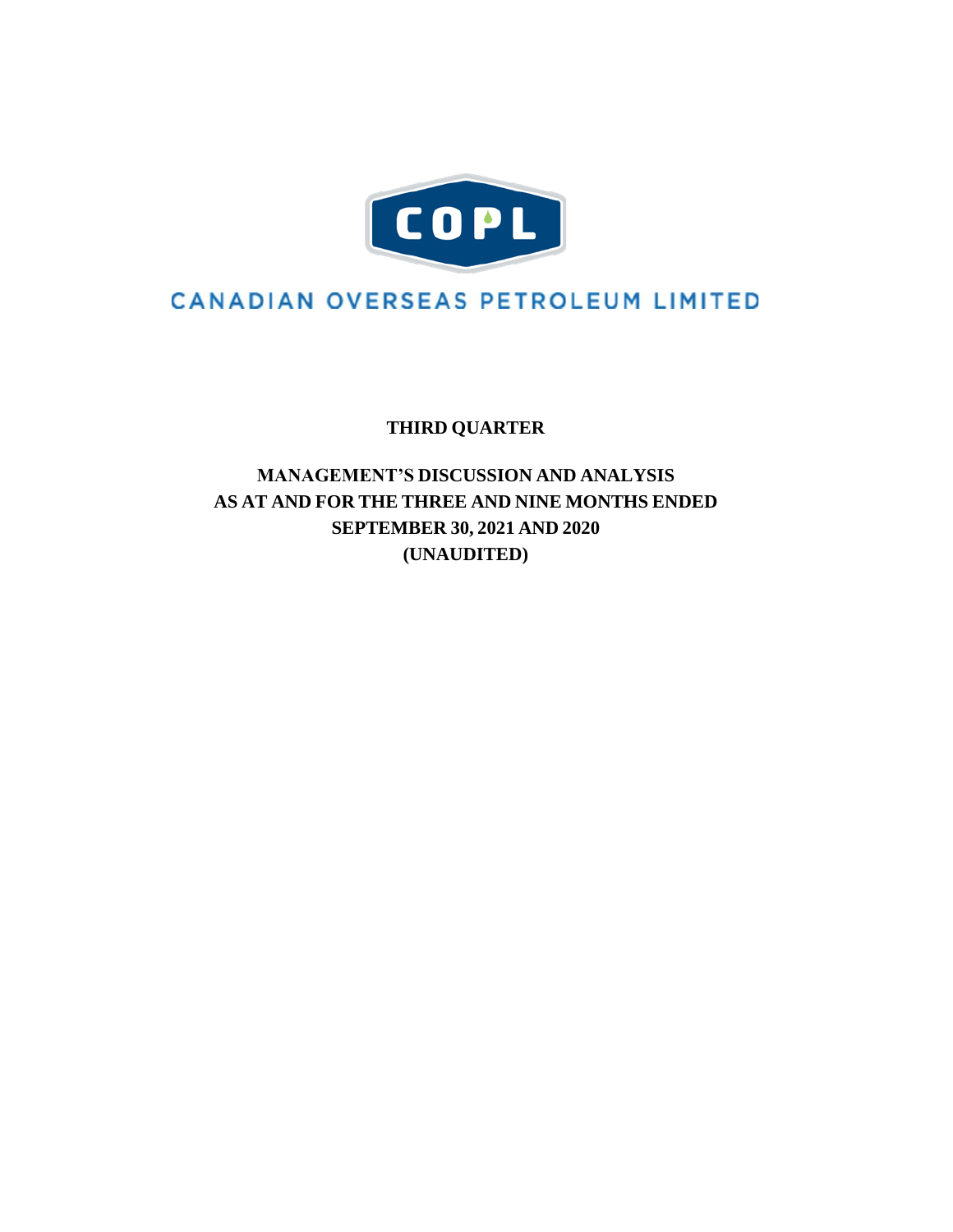The following is Management's Discussion and Analysis ("**MD&A**") of the operating and financial results of Canadian Overseas Petroleum Limited, and its wholly owned subsidiaries COPL Technical Services Limited ("**COPL Technical**"), Canadian Overseas Petroleum (UK) Limited ("**COPL UK**"), Canadian Overseas Petroleum (Bermuda Holdings) Limited ("**COPL Bermuda Holdings**"), Canadian Overseas Petroleum (Bermuda) Limited ("**COPL Bermuda**"), Canadian Overseas Petroleum (Namibia) Limited ("**COPL Namibia**"), Canadian Overseas Petroleum (Ontario) Limited ("**COPL Ontario**"), COPL America Holding Inc. ("**COPL America Holding")**, COPL America Inc. ("**COPL America**"), Atomic Oil & Gas LLC ("**Atomic**"), PipeCo LLC ("**PipeCo**") and Southwestern Production Corp. ("**SWP**") (collectively "**COPL**" or the "**Company**") as at and for the three and nine month periods ended September 30, 2021 and 2020). The information is provided as of November 12, 2021. The results for the three and nine month periods ended September 30, 2021 have been compared to the corresponding periods of 2020 and have been prepared in accordance with International Financial Reporting Standards ("**IFRS**"). This MD&A should be read in conjunction with the Company's unaudited condensed interim financial statements and related notes as at and for the three and nine months ended September 30, 2020 (the "**Financial Statements**"), and the annual audited consolidated financial statements as at and for the years ended December 31, 2020 and 2019, together with the accompanying notes and the Annual Information Form of the Company dated April 30, 2021 (the "**AIF**"). These documents and additional information about COPL are available on the Company's website at [www.canoverseas.com](http://www.canoverseas.com/) and on SEDAR a[t www.sedar.com.](http://www.sedar.com/)

All amounts are presented in US dollars ("**US\$**"), and have been rounded to the nearest thousand US\$ unless otherwise noted.

## **BUSINESS OF THE COMPANY – MANAGEMENT**

COPL is a publicly traded oil and gas company with its common shares with no par value (the "**Common Shares**") listed on the London Stock Exchange ("**LSE**") in the UK under the symbol "COPL" and on the Canadian Securities Exchange (the "**CSE**") in Canada under the symbol "XOP". The Company moved its listing from the TSX Venture Exchange to the CSE on October 31, 2018.

COPL and its subsidiaries are involved in the identification, acquisition, exploration and development of oil and natural gas reserves and holding interests in petroleum assets focused in the United States of America ("**US**") and Africa. The Company formed a joint venture, along with an unrelated company, Shoreline Energy International Limited ("**Shoreline**") in an effort to diversify and balance its asset portfolio. Both partners hold a 50% interest in the jointly controlled company, Shoreline Canoverseas Petroleum Development Corporation Limited ("**ShoreCan**"), which was incorporated in Bermuda on October 24, 2014. ShoreCan is focused on acquiring upstream oil and gas exploration, development and producing assets in Africa.

In February 2021, COPL America Holding and COPL America were incorporated for the purpose of oil and gas operations in the US and closing the acquisition of Atomic, PipeCo and SWP (together, the "**Atomic Group**") that was completed on March 16, 2021 (further discussed in *"Overview and Overall Performance – Business Combination - Atomic Group Acquisition"* section).

Senior management and strategic corporate functions are performed by COPL's head office in Calgary, and geological, geophysical, engineering, accounting and administrative functions are performed by COPL Technical. Some senior management, financial, technical and project related functions are also provided by COPL UK. The US operating, accounting and administrative functions for the Atomic Group are performed by SWP's office in Denver, Colorado. COPL Bermuda Holdings, COPL Bermuda and COPL Namibia (currently dormant) were incorporated for operations in offshore Liberia and potential opportunities elsewhere in Africa. COPL Ontario was incorporated on December 15, 2017 for the purpose of an anticipated operation in Canada.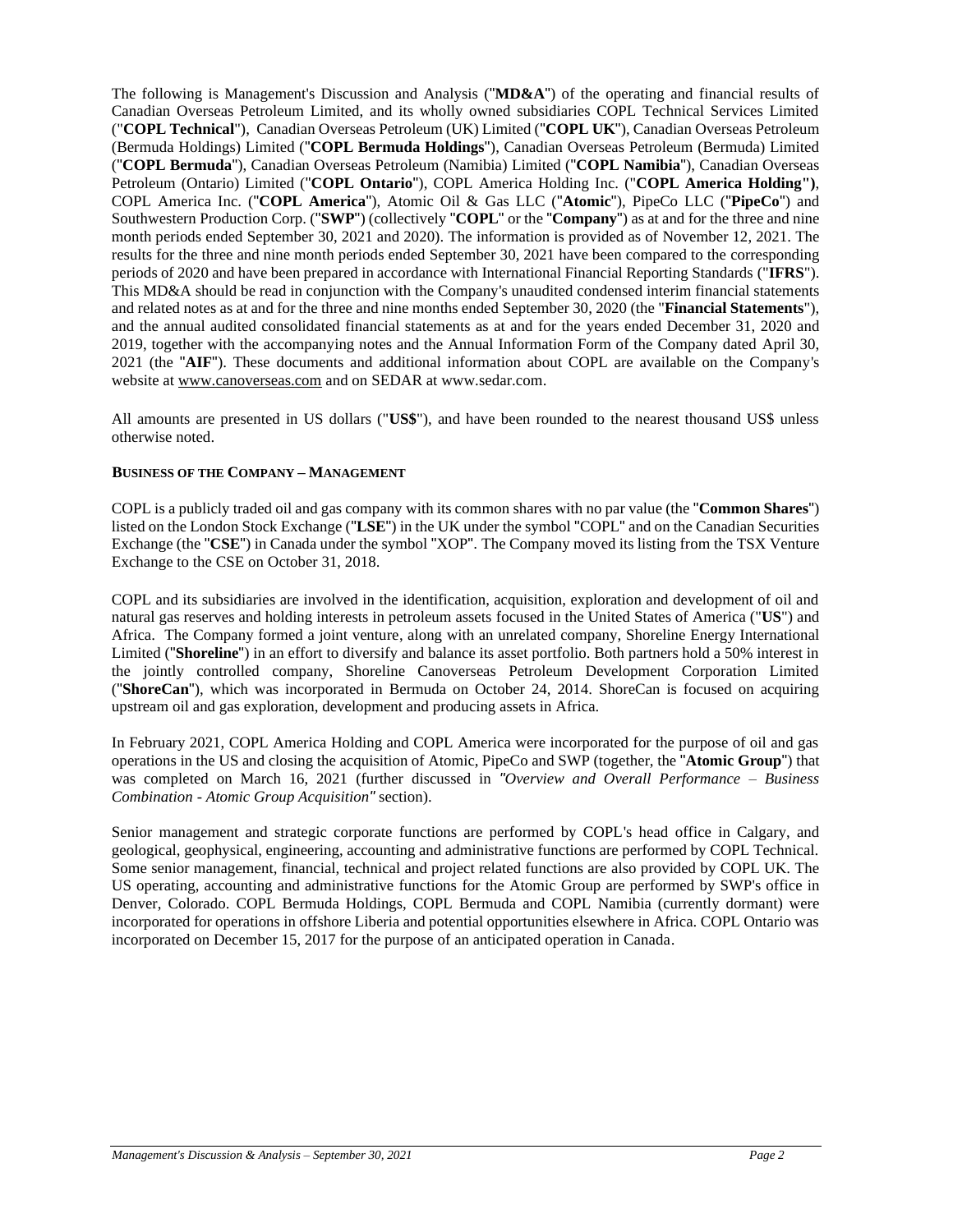## **FORWARD-LOOKING INFORMATION AND STATEMENTS**

This MD&A contains forward-looking statements relating to future events or future performance. In some cases, forward-looking information and forward-looking statements can be identified by terminology such as "may", "will", "should", "expects", "projects", "plans", "anticipates", "potential", "intend", "believe", "Non-GAAP measures", "Netback" and similar expressions. These statements represent management's expectations or beliefs concerning, among other things, future operating results and various components thereof or the economic performance of COPL. The projections, estimates and beliefs contained in such forward-looking statements necessarily involve known and unknown risks and uncertainties, including the business risks discussed in the AIF dated April 30, 2021, which may cause actual performance and financial results in future periods to differ materially from any projections of future performance or results expressed or implied by such forward-looking statements. Operating conditions can have a significant effect on the timing of events. Accordingly, readers are cautioned that events or circumstances could cause results to differ materially from those predicted.

Forward-looking statements included or incorporated by reference in this document include statements with respect to:

- the Company's current strategy to establish and grow an oil and gas business, including the recently acquired business in the US (the *"Overview and Overall Performance"* and *"Outlook"* sections);
- the Company's ability to raise capital and obtain the additional financing for exploration projects (the *"Overview and Overall Performance"*, *"Outlook"* and *"Commitments and Contingencies"* sections);
- the Company's assumptions in respect of determination of fair value assigned to net assets acquired under the *"Business Combination - Atomic Group Acquisition"*, valuation of warrants and derivatives (*"Senior Credit Facility"*, *"Commodity Derivative Assets (Liabilities)"* and *"Share Capital"* sections)
- the Company's ability to manage its financial and operational risks (the *"Overview and Overall Performance"*, *"Financial Instruments"*, *"Commitments and Contingencies"* and *"Liquidity and Capital Resources"* sections).

The Company's AIF for the year ended December 31, 2020 and the Company's public disclosure documents on [www.sedar.com](http://www.sedar.com/) describe major risks, material assumptions and other factors related to forward-looking information and forward-looking statements that could influence actual results and are incorporated herein by reference. These risks, assumptions and other factors have been provided for readers to gain a more complete perspective on COPL's future operations. However, readers should be cautioned that the list of factors is not exhaustive and that this information may not be appropriate for other purposes. Forward-looking information and forward-looking statements included or incorporated by reference in this MD&A are valid only as at the date of this MD&A, and the Company does not intend to update or revise these forward-looking statements and forwardlooking information except as required by applicable securities laws. The forward-looking information and forward-looking statements contained in this MD&A are expressly qualified by this cautionary statement.

# **OVERVIEW AND OVERALL PERFORMANCE**

In the first quarter of 2021, management was focused on the acquisition of the Atomic Group and obtaining the requisite financing. During the second and third quarters of 2021, and commencing on April 1, 2021, management focused on increasing gas injection in the Barron Flats area to increase oil production. In August 2021, the Company drilled a successful exploration well in the Barron Flats area which is currently being completed. The Company also continues to identify, evaluate and pursue exploration and development opportunities at its Wyoming assets, including workover activity in the Cole Creek area and planning for more exploration wells at the Barron Flats Deep Federal Unit. Management is also reviewing other value enhancing asset acquisitions in the state of Wyoming.

The Company continues to be focused on opportunities that its seasoned technical team has strength in evaluating and developing, including progressing its ShoreCan joint venture and reviewing additional opportunities available to the Company.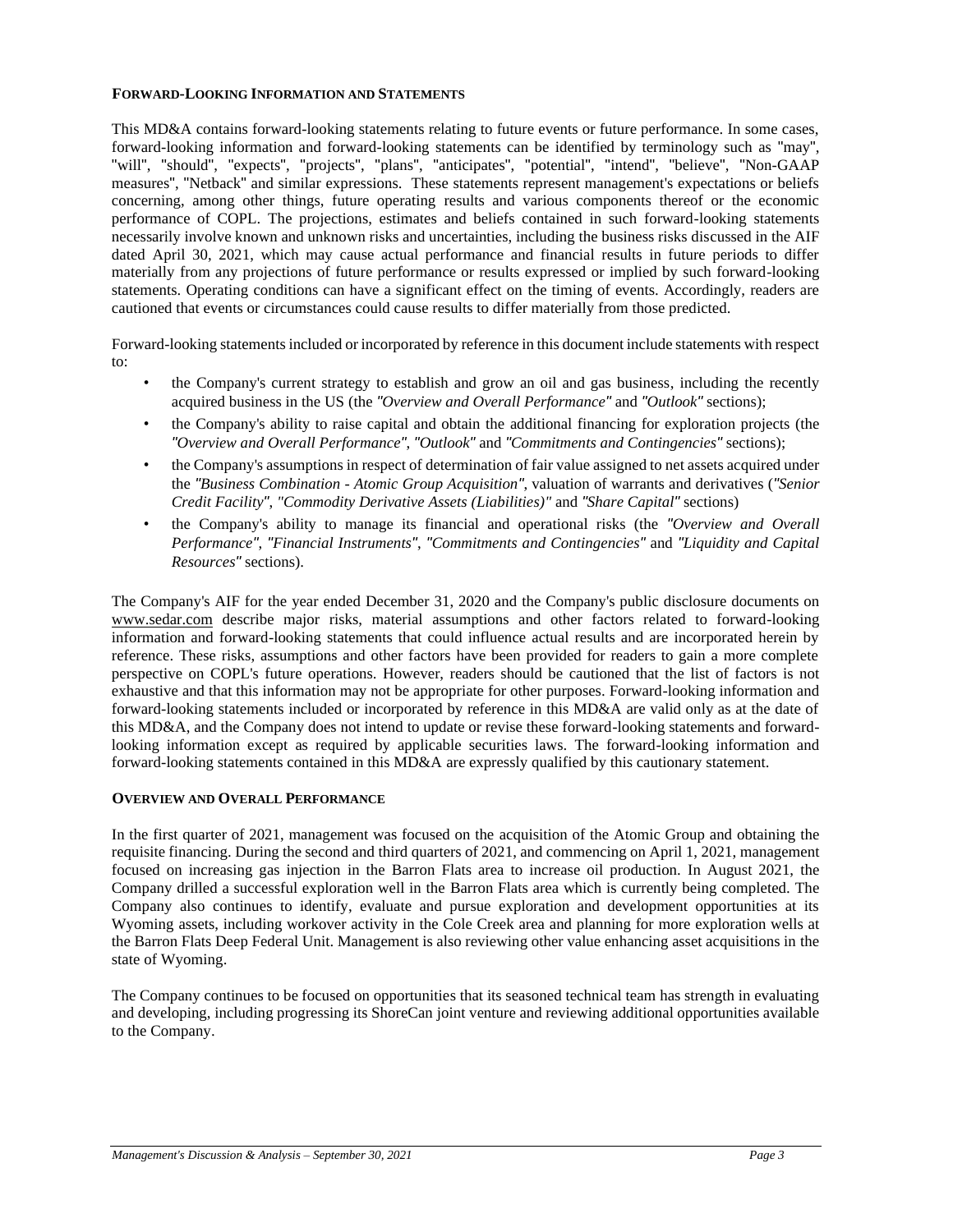# *Business Combination - Atomic Group Acquisition*

## **(a) Summary of the acquisition**

On December 16, 2020, COPL announced that it had agreed to acquire 100% of the membership interests in Atomic and 100% of the shares in SWP (entities collectively, the "**Atomic Group**") (together the "**Atomic Group Acquisition**") for aggregate consideration of \$54.0 million. The effective date of the transaction was December 1, 2020 as defined in the Stock and Membership Interest Purchase Agreement between the seller and the Company (the *"***Atomic SPA***"*). The opportunity to undertake this acquisition became available to the Company as a result of the COVID-19 environment and the drop in oil prices during 2020. This strategic acquisition represents a step change in the capacity and revenue generating opportunities available to the Company.

On March 16, 2021 (the "**Closing**"), the Company closed the Atomic Group Acquisition. For accounting purposes, the acquisition date is March 16, 2021, when the Company assumed control. In accordance with the Atomic SPA, certain assets and corresponding liabilities were excluded from the acquisition.

The Atomic Group was a closely-held private oil and gas company with assets located in the Powder River Basin in the state of Wyoming, US where it holds operated interests in approximately 47,992 gross contiguous acres of leasehold interests. There are two oil production units within the lease block: the Barron Flats Shannon Miscible Flood Unit (58.0% working interest "**WI**") (the "**BFU**") and the Cole Creek Unit (66.7% WI) (the "**CCU**"), as well as one unitized exploration area, the Barron Flats Deep Federal Unit (55.6% WI). PipeCo is a wholly-owned subsidiary of Atomic that holds a 100% interest in a gas pipeline and infrastructure that services the Barron Flats area. SWP is the operator of all above mentioned oil and gas assets.

The Atomic Group Acquisition was accounted for in accordance with IFRS 3, *"Business Combinations"* using the acquisition method whereby the identifiable assets and liabilities assumed are recognized and measured at their fair value at the date of the acquisition, with the exception of income taxes, lease liabilities, and right-of-use assets.

#### **(b) Purchase price allocation**

In accordance with the Atomic SPA, the \$54.0 million purchase price is comprised of \$50.0 million in cash and \$4.0 million settled through the issuance of COPL Common Shares (collectively, the *"***Atomic Purchase Price***"*). On March 16, 2021, the Company issued 818,873,319 Common Shares to the seller representing the fixed \$4.0 million of the purchase price consideration that was payable in COPL's Common Shares determined using the weighted average closing price of COPL's Common Shares on the LSE in the five (5) business days preceding the business day prior to the Closing as prescribed in the Atomic SPA. The Company financed the Atomic Purchase Price partially using the net proceeds from a non-brokered placing (see *"Share Capital"*), and external debt of \$45.0 million (see *"Senior Credit Facility"*). Further to the Atomic SPA, the Company made a non-refundable deposit payment of \$1.0 million on December 15, 2020 (due upon signing the Atomic SPA) and a refundable deposit of \$4.0 million on December 31, 2020. Accordingly, \$5.0 million was recognized as a prepaid purchase price in the Company's consolidated statement of financial position as at December 31, 2020. Subsequent to December 31, 2020, the remaining \$4.0 million refundable deposit was paid. At Closing, the Company settled the Atomic Group's external debt of \$26.1 million, paid \$10.0 million in cash to the seller, and withheld \$5.0 million of the Atomic Purchase Price pending the finalization of certain adjustments as agreed between the seller and the Company. Subsequently, on April 14, 2021, the Company released \$5.0 million to the seller.

As of the date of this MD&A, the net debt and working capital adjustments to the Atomic Purchase Price as outlined in accordance with the Atomic SPA, have not been finalized and a final settlement has not been reached with the seller. Accordingly, the Atomic Purchase Price has not been finalized.

The following preliminary purchase price allocation, subject to final settlement of the net debt and working capital adjustments that impacts the final purchase consideration, is based on management's best estimate of the fair value assigned to the assets acquired and the liabilities assumed. The increase in the cash portion of the Atomic Purchase Price to \$50.1 million resulted from the previous debt facility settled on the Closing being adjusted to include interest and additional financing cost of \$0.1 million incurred since December 31, 2020.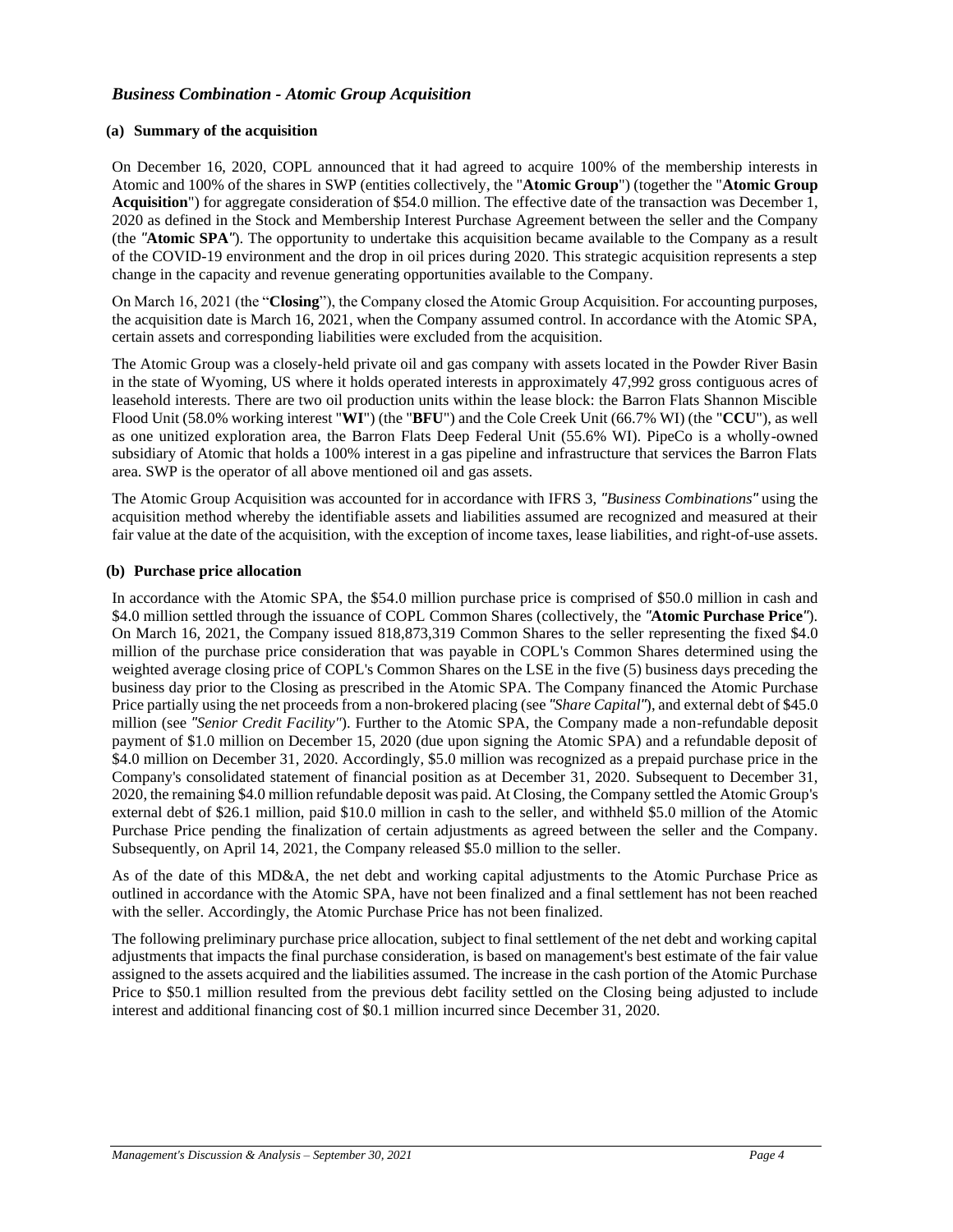Upon finalizing the Purchase Price, adjustments may be required to the following allocation to the fair value of the net assets acquired.

| (US\$ 000's)                          | <b>March 16, 2021</b> |
|---------------------------------------|-----------------------|
|                                       |                       |
| <b>Purchase Consideration:</b>        |                       |
| Cash                                  | 50,079                |
| <b>COPL Common Shares</b>             | 4,000                 |
| <b>Total consideration</b>            | 54,079                |
|                                       |                       |
| Identifiable net assets:              |                       |
| Cash                                  | 9,160                 |
| Working capital, net (excluding cash) | (11, 469)             |
| Exploration and evaluation assets     | 1,665                 |
| Property, plant and equipment         | 54,716                |
| Right-of-use assets                   | 41                    |
| Asset retirement obligations          | (34)                  |
| Total identifiable net assets         | 54,079                |
| Goodwill/Bargain purchase gain        |                       |

The assignment of fair value to the underlying net assets acquired is limited to the total consideration and does not result in recognition of either goodwill or negative goodwill (bargain purchase gain). Best estimates were determined based on available information at the time of preparation of the Financial Statements. The Company is continuing its review to determine the identification of intangible assets, assumption of liabilities, identification of contingent liabilities and working capital adjustments during the allowable measurement period, which shall not exceed one year from the Closing. Considering the nature of the assets acquired, the majority of the fair value is assigned to the petroleum assets.

As at March 16, 2021, the fair value assigned in the preliminary purchase price allocation to accounts receivables was \$2.2 million, including joint interest receivables from partners of \$1.1 million and revenue receivables of \$1.1 million. These receivables do not have a significant financing component, as these balances are usually collected within 60 days. As at March 16, 2021, the gross contractual amounts were deemed equal to the fair value assigned and based on management's best estimates, the cash flows associated with these receivables were deemed collectible.

Atomic and PipeCo were treated as limited liability companies, and SWP as an S corporation, which all are treated as a partnership for US federal, state, and local income tax purposes. Accordingly, members and owners are taxed on their allocable share of taxable income or loss in accordance with the operating agreement. Beginning January 1, 2018, new rules apply to Internal Revenue Service ("**IRS**") audits of partnerships. Under these rules, adjustments resulting from an IRS audit may be assessed at the partnership level on behalf of its members. Accordingly, no income taxes were payable by these entities. No deferred tax implications were recognized in the preliminary purchase price allocation as for tax purposes the Atomic Group Acquisition is deemed to be an asset acquisition, as a Section 338 (h)(10) election of the Internal Revenue Code was filed with the IRS.

# **(b) Acquisition costs**

Acquisition costs directly attributable to the Atomic Group Acquisition are expensed as incurred. In aggregate, the Company incurred \$2.5 million in acquisition costs of which approximately \$0.4 million was recognized prior to January 1, 2021 and \$2.1 million during the nine months ended September 30, 2021. These acquisition costs exclude share issuance costs that are netted against share capital in the Financial Statements.

#### **(c) Revenue and net loss**

Results of the Atomic Group Acquisition are included in the Financial Statements as at September 30, 2021 and for the period from the Closing to September 30, 2021. The acquired business contributed net oil sales of \$9.2 million and \$1.9 million of net income from the date of acquisition to September 30, 2021.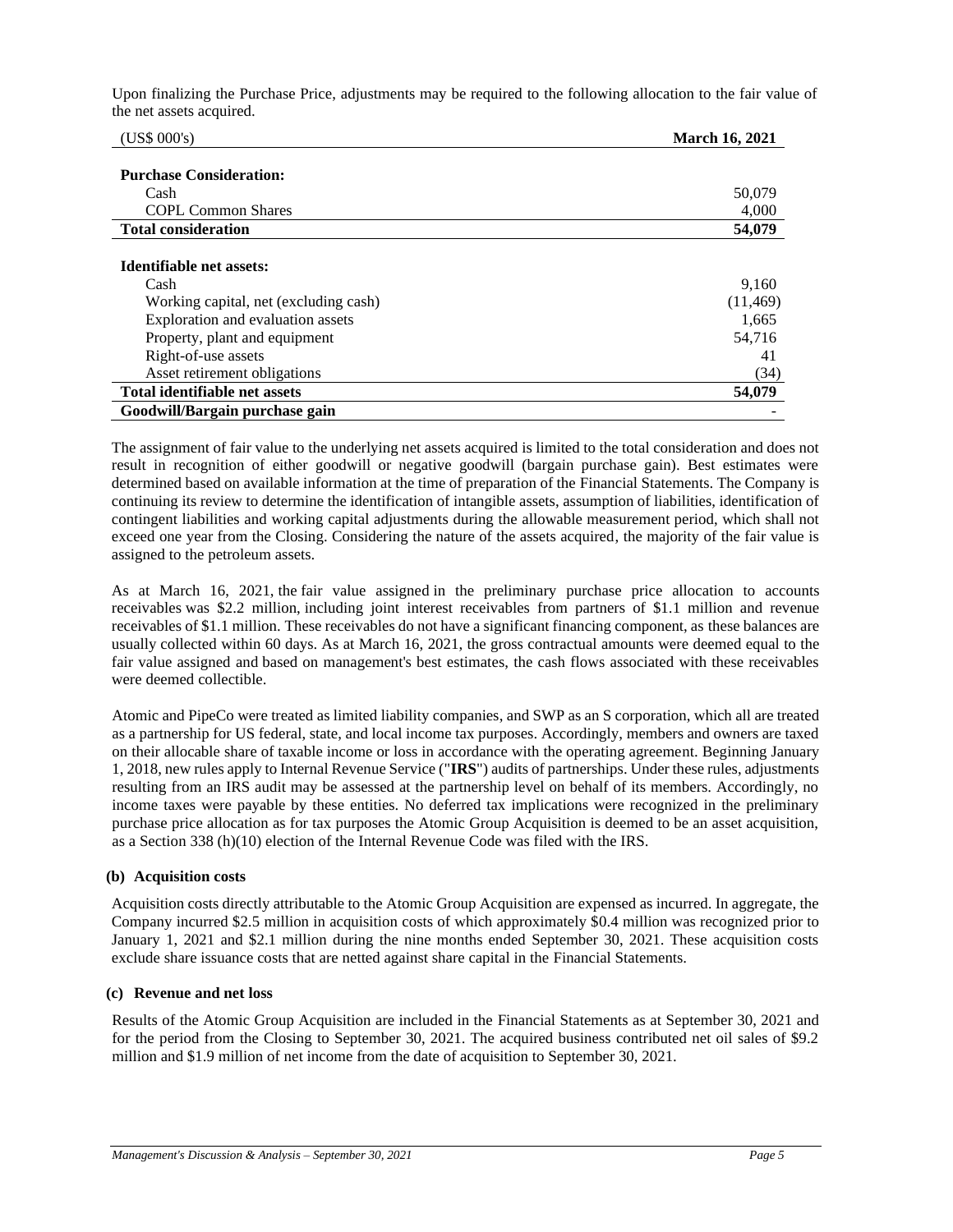# *US Operations*

The Company is operator of 47,992 gross contiguous acres of leasehold interests in the Converse and Natrona Counties in the state of Wyoming. Within the leasehold there are two production units: the BFU (58.0% WI), the CCU (66.7% WI) and one unitized exploration area: the Barron Flats Deep Federal Unit (55.6% WI).

The Company's newly acquired Wyoming oil production operations performed above expectations during the second and third quarters of 2021:

- oil production increased by 70% from approximately 1,248 bbls/d (gross) at April 1, 2021, to an exit production rate of approximately 2,119 bbls/d (gross) at September 30, 2021;
- gas injection at BFU of approximately 60% natural gas and 40% butane/propane during the third quarter of 2021 was at an average rate of 7,236 mcf/d;
- a recompletion program at the CCU continued with the successful recompletion of three of twelve marginal producing oil wells; and
- the Company drilled an exploratory well at 14-30VF to expand the BFU and to open a potential new deeper field development.

In the BFU, oil production response to the increased gas injection volumes commenced in earnest in the third week of May rising to 1,935 bbls/d (gross) at June 30, 2021. As at September 30, 2021, the Company is currently producing oil at a rate of 2,020 bbls/d (gross) in the BFU, and the Company expects that production will continue to increase as higher crude oil production response on the west side of the field is being observed and as enhanced surface production facilities are installed on newly flowing wells in the eastern area to handle increased oil production volumes and accompanying higher flowing pressures.

The Company commenced a recompletion program at the CCU targeting low productivity wells in the Frontier Formation. Two low productivity wells were recompleted at Cole Creek in July 2021 by re-fracing the Frontier Sand reservoirs. Nine additional wells have been identified for reworking with the first of these re-fraced at the end of August 2021. At the end of September 2021, the total current Cole Creek production is 99 bbls/d (gross).

The results of the reworking campaign will be utilized to evaluate and design a future horizontal well depletion strategy for the Frontier reservoir at Cole Creek as a precursor to a miscible flood enhanced recovery scheme similar to the operating BFU miscible flood.

The Company has concluded drilling operations at the BFU Fed 14-30VF well location, a 9,212' exploration well with the primary objective to extend the BFU to the southwest and to evaluate oil potential of the Frontier and Dakota formations. Intersection of the Shannon reservoir at this location did expand and increase the oil reserves attributed to the BFU. In addition, the BFU 14-30VF location is offsetting an abandoned well one mile to the west, drilled in 1952 which had a well-developed apparent oil-bearing Frontier and Dakota sands. The Frontier and Dakota formations are the primary objective in the exploration portion of this well, potentially opening a new oil field development project close to the Company's existing oil production facilities.

As at June 30, 2021, SWP had a receivable of \$1.9 million from a non-operating working interest partner in the BFU, Cuda Energy LLC ("**Cuda**"). In July 2021 SWP filed a claim (the "**Claim**") in the Eighth Judicial District Court, State of Wyoming as plaintiff against Cuda, Bridging Finance, Inc. ("**Bridging**", and Tallinn Capital Energy L.P. ("**Tallinn**") as defendants. SWP's Claim seeks the following heads of relief: a judicial foreclosure order against the defendants of the SWP liens on Cuda's interest in the BFU, which includes Cuda Oil and Gas Inc., Bridging and Tallinn; an award of damages for breach of contract by Cuda; a quantum meruit or unjust enrichment judgment against Cuda; damages for a breach of promissory estoppel against Cuda; and a declaratory judgment as to the lien priority against Bridging and Tallinn to affirm SWP's first lien priority on Cuda's security against the BFU. Cuda received a copy of the Court Stamped Claim by email on July 27, 2021 and subsequently accepted service of the Claim on August 12, 2021. Subsequent to filing that Claim, SWP received a payment of \$1.9 million from a legal advisor's trust account on behalf of Cuda to settle outstanding sums. As at September 30, 2021, Cuda's current operating arrears owed to SWP is \$2.1 million as reflected on Cuda's joint interest billings from July 2021 to September 2021. It should be noted that unless payments are received on time, the Claim against Cuda will be subsequently amended to reflect Cuda's ongoing cumulative arrears, and any further resulting damages. The Company intends to take all action available to recover sums due to its affiliates.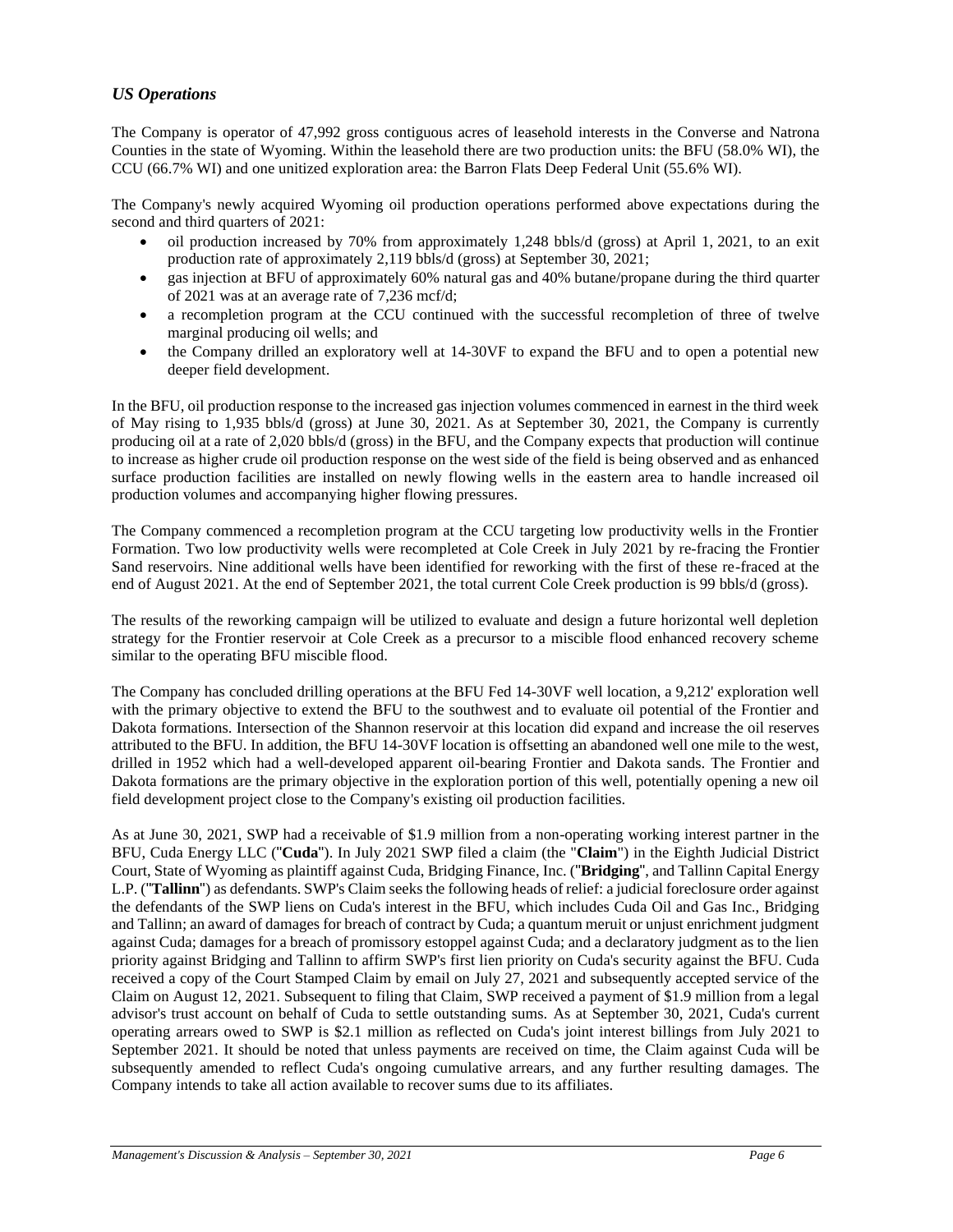# *African Portfolio*

In October 2014, COPL formed a joint venture company with Shoreline called ShoreCan. Both partners hold a 50% interest in the jointly controlled company, which is focused on acquiring upstream oil and gas exploration, development and producing assets in Africa. ShoreCan is a special purpose vehicle registered in Bermuda. The following country and project overview fall under the realm of ShoreCan's dealings.

# *Nigeria*

On September 13, 2016, COPL announced that ShoreCan had completed the acquisition of 80% of the share capital of Essar Exploration and Production Limited (Nigeria) ("**Essar Nigeria**"). Essar Nigeria's sole asset is a 100% interest and operatorship of an oil prospecting license, located about 50 km offshore in the central area of the Niger Delta ("**OPL 226**").

On October 2, 2018, the Nigerian National Petroleum Corporation ("**NNPC**") granted a conditional approval of an extension of 24 months for the Phase-1 exploration period until September 30, 2020. The extension was subject to certain conditions, including submission of a Performance Bond of \$7.0 million that is required further to the Production Sharing Contract ("**PSC**"), to cover the Phase-1 exploration period work program at OPL 226.

At the request of COPL, Netherland, Sewell & Associates, Inc. ("**NSAI**") prepared an independent report (the "**Report**") in accordance with Canadian National Instrument 51-101 ("**NI 51-101**") evaluating the contingent and prospective resources attributed to OPL 226, as of December 31, 2020. The contingent and prospective resource volumes estimated in the NSAI report are disclosed in the Company's AIF dated April 30, 2021 under Appendix A in accordance with NI-51-101 rules and regulations.

ShoreCan and Essar Exploration and Production Limited, Mauritius ("**Essar Mauritius**"), the company that owns 20% of Essar Nigeria shares, were in disagreement about whether the other party was in compliance with its obligations under the Essar Nigeria shareholders agreement (the "**Shareholders Agreement**"). Essar Nigeria's allegations, which it first made in August 2018, centre on the assertion that ShoreCan had not commenced funding of the \$80.0 million agreed cumulative funding in Essar Nigeria while ShoreCan categorically denied this with factual evidence of substantial expenditure to date.

Essar Mauritius filed a claim on March 27, 2020 in the High Court of Justice of England and Wales. Essar Mauritius sought in its claim to terminate the shareholders agreement and the share purchase agreement dated August 17, 2015 and the resulting transfer of its shares in Essar Nigeria to ShoreCan.

On August 4, 2020 the Company announced that ShoreCan had executed definitive agreements with Essar Mauritius to resolve their disputes. ShoreCan and Essar Mauritius entered into a Sale and Purchase Agreement (the **"Essar SPA Agreement"**), and other agreements, with each other concerning, among other things, their respective obligations under the Shareholders Agreement. On February 1, 2021, the Company announced, that ShoreCan and Essar Mauritius had agreed to extend the completion date of the definitive agreements to April 30, 2021. The signing of the definitive agreement has now been extended to November 30, 2021.

On September 24, 2020, the Corporation provided an update on Essar Nigeria's application for a licence extension for OPL 226. The Corporation announced it was confident that Essar Nigeria will receive confirmation of an extension to its exploration licence during the last quarter of 2021**,** the delay believed to be caused by COVID-19 bureaucracy pressures within the NNPC. To date, no notice of termination has been received by Essar Nigeria, which under the terms of the OPL 226 production sharing contract would need to be issued sixty days before the September 30, 2020 expiry date. The two previous extensions to the drilling license at OPL 226 were also received by the Essar Nigeria following the previous expiration dates.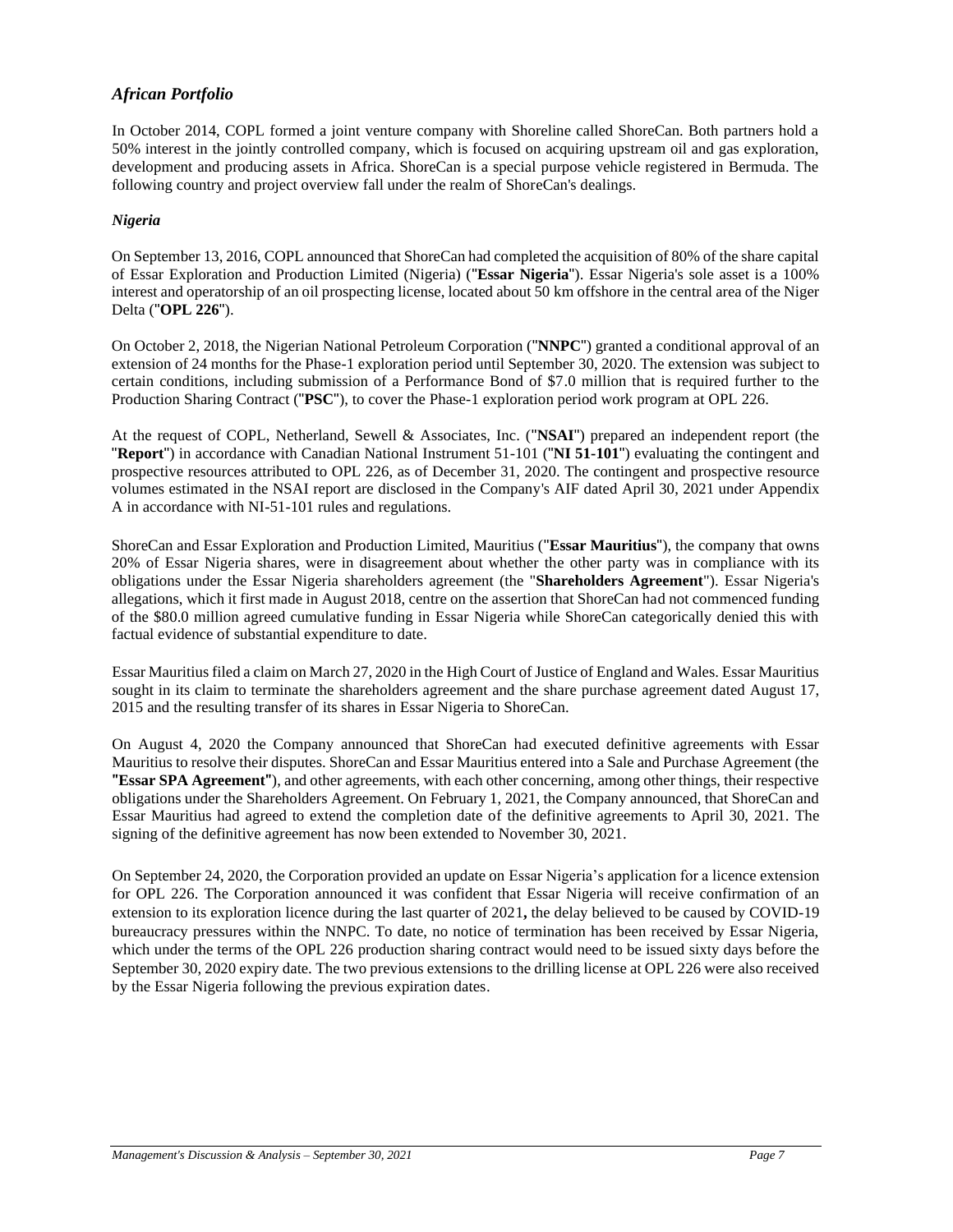## **OUTLOOK**

The Company's strategy is to increase oil production at its Wyoming assets, through increased gas injection at the BFU. Additional drilling and development at the BFU, CCU and Barron Flats Deep Federal Unit is also planned. Re-completions of existing cased wells at Cole Creek are expected to increase the oil production from this property. The company also intends to grow its international oil and gas business in Africa and elsewhere in the world by farming into, and/or acquiring interests in, exploration, unappraised and/or undeveloped assets, as well as in producing assets using the expertise and experience of its senior management team.

The Company's short-term operations will focus on:

- continuing production in the BFU and the CCU;
- increasing gas injection at the BFU and further developing the facilities to handle gas injection and increased production capacity;
- re-completing up to 17 existing cased wells in the CCU to increase oil production;
- drilling new wells in the Cole Creek pool, including horizontal proven undeveloped (*"***PUD***"*) locations;
- progressing the OPL 226 project in Nigeria; and
- evaluating new opportunities available in Africa, North America and elsewhere in the world.

#### *COVID-19 Pandemic*

On March 11, 2020, the World Health Organization declared a global pandemic following the emergence and rapid spread of a novel strain of the coronavirus (commonly known as "**COVID-19**"). The outbreak and subsequent measures intended to limit the pandemic contributed to significant declines and volatility in global financial markets. The pandemic negatively impacted global commercial activity, including the demand for oil and gas.

The full extent of the impact of COVID-19 on the Company's operations and future financial performance is currently unknown. It will depend on future developments that are uncertain and unpredictable, including the duration and spread of COVID-19, its continued impact on capital and financial markets on a macro-scale, any new information that may emerge concerning the severity of the virus and world-wide coverage and effectiveness of vaccination. The Company is taking measures to mitigate the broader public health risks associated with COVID-19 for its business and employees, including ensuring employees self-isolate and/or work from home where possible, in line with the recommendations of relevant health authorities. However, due to the outbreak, there may be short-term impacts on the Company's supply chain and planned work programs in Nigeria. Similarly, government-imposed travel restrictions may impair the ability of certain of the Company's employees, advisers and contractors to deliver their services to the Company, conduct physical inspections, or undertake planned operations. In addition, the volatility and disruption of financial markets associated with the outbreak may adversely impact the Company's ability to obtain financing.

The COVID-19 pandemic has a direct impact on the Company's joint venture project in Nigeria and the resulting collectability of the long-term receivable from the Company's joint venture partner (see *"ShoreCan's Commitments"*).

The COVID-19 outbreak presents uncertainty and risk with respect to the Company, its performance, and estimates and assumptions used by management in the preparation of its financial results. This situation may continue for the time being and there can be no assurance that it will not cause a material adverse effect on the Company's planned operations.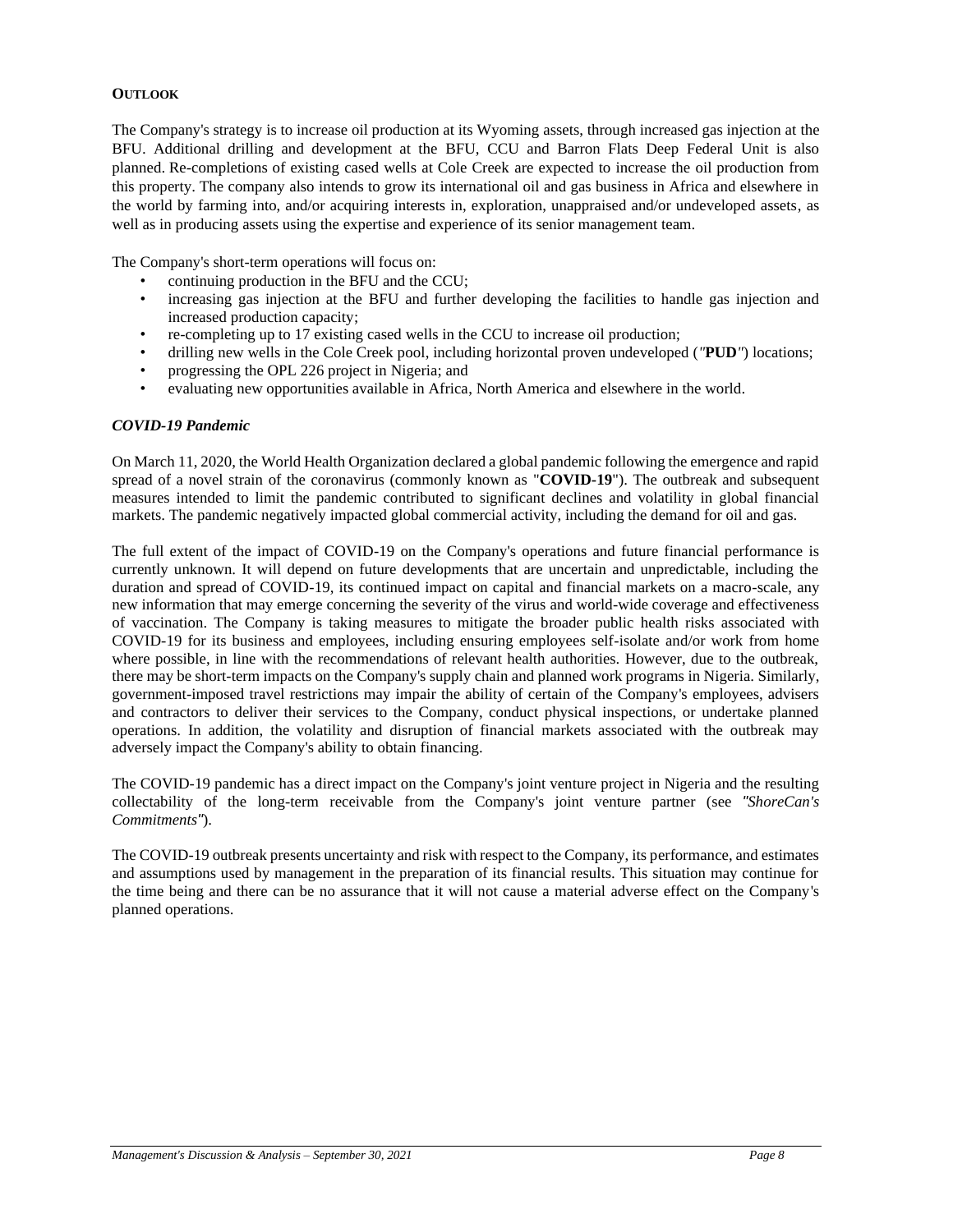## **FINANCIAL SUMMARY**

On March 16, 2021, the Company completed the Atomic Group Acquisition and accordingly the Company's results for the three and nine months ended September 30, 2021 include the consolidated results of the Atomic Group for the 199-day period from March 16, 2021 to September 30, 2021.

Petroleum sales, net of royalties of \$5.2 million and \$9.2 million, production taxes of \$0.7 million and \$1.2 million, operating expenses of \$2.4 million and \$3.3 million were recorded for the three and nine months ended September 30, 2021, respectively in respect of the US oil producing assets. The realized loss on crude oil commodity derivatives amounted to \$0.6 million and \$0.9 million for the three and nine months ended September 30, 2021. The realized gain on butane commodity derivatives used for the miscible flood injections amounted to \$1.1 million and \$1.2 for the three and nine months ended September 30, 2021. The unrealized loss on crude oil commodity derivatives amounted to \$2.5 million and \$9.6 million, and the unrealized gain on butane commodity derivatives amounted to \$3.7 million and \$9.8 million for the three and nine months ended September 30, 2021, respectively. There were no such gains or losses recorded for the comparable periods in 2020. Depletion, depreciation and amortization expenses were \$1.3 million and \$2.4 million for the three and nine months ended September 30, 2021, respectively, compared to \$0.02 million and \$0.05 million for the respective corresponding periods in 2020. For the three and nine month periods ended September 30, 2021, the Company also recorded acquisition costs of \$0.03 million and \$2.1 million, respectively and pre-license costs of \$0.1 million and \$0.3 million, compared to \$0.04 million of pre-license costs for the corresponding periods in 2020. General and administrative ("**G&A**") costs were \$2.5 million and \$5.8 million for the three and nine months ended September 30, 2021, compared to \$0.8 million and \$1.7 million for the corresponding period in 2020. In addition, the Company recorded stock based compensation expense of \$1.0 million for three and nine month periods ended September 30, 2020 and no such expense was recognized for three and nine month periods ended September 30, 2021.

Net financing costs amounted to \$1.9 million and \$4.8 million for the three and nine months ended September 30, 2021, respectively compared to \$0.2 million and \$0.4 million for the corresponding periods in 2020. A gain on derivative liabilities of \$8.9 million and a loss on derivative liabilities of \$1.9 million were recorded for the three and nine months ended September 30, 2021, respectively compared to a gain of \$0.02 million and a loss of \$0.03 million for the corresponding periods in 2020. A gain on the extinguishment of loan of \$0.3 million was recognized for the three and nine months ended September 30, 2021, compared to \$NIL and \$0.01 million for the corresponding periods in 2020. A net foreign exchange gain of \$0.03 million and a loss of \$0.07 million was recognized for the three and nine months ended September 30, 2021, compared to a foreign exchange gain of \$0.08 million and a loss of \$0.002 million for the respective corresponding periods in 2020. The Company recognized a loss of \$NIL and \$0.001 million on the Company's investment in ShoreCan for the three and nine months ended September 30, 2021 respectively compared to \$0.1 million for the corresponding periods in 2020.

As a result, for the three and nine month periods ended September 30, 2021, the Company recorded net income of \$7.5 million and a net loss of \$12.0 million, respectively compared to a net loss of \$2.1 million and \$3.3 million in the respective corresponding periods in 2020.

As at September 30, 2021, the Company's cash and cash equivalents amounted to \$11.5 million (December 31, 2020 - \$1.4 million). Cash used in operating activities amounted to \$3.4 million and \$10.6 million for the three and nine months ended September 30, 2021, respectively compared to \$2.8 million and \$3.0 million for the respective corresponding periods in 2020. Cash provided by financing activities amounted to \$1.4 million and \$67.6 million for the three and nine months ended September 30, 2021, respectively compared to \$5.0 million and \$5.2 million for the respective corresponding periods in 2020. Cash used in investing activities amounted to \$2.1 million and \$46.9 million for the three and nine months ended September 30, 2021, respectively compared to \$0.1 million in the respective corresponding periods in 2020.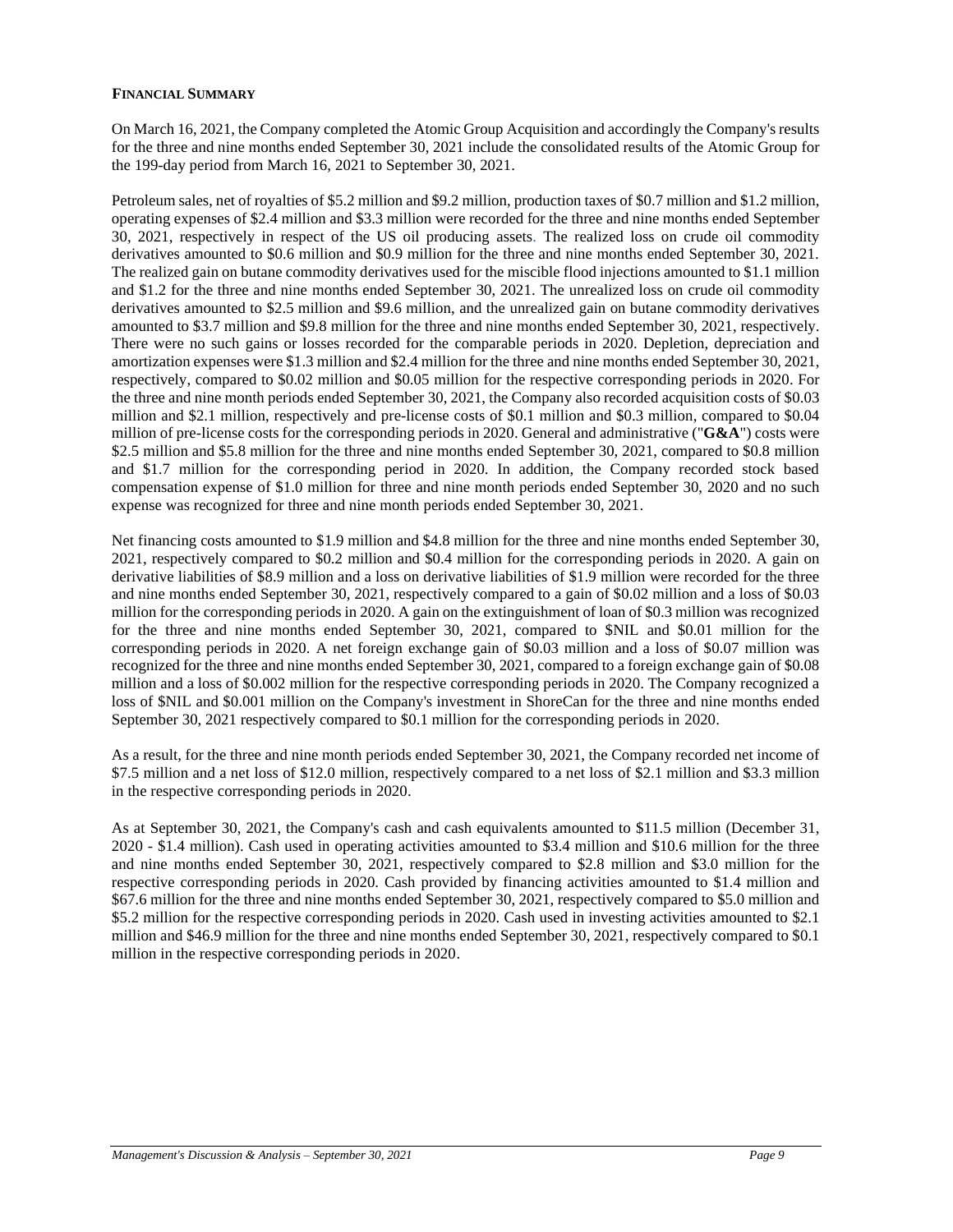## **OPERATIONS**

Company's operations include production of oil in Wyoming, US for the 199 day period from March 16, 2021 to September 30, 2021.

| US\$, except volumes                                               | Three months<br>ended<br>September 30,<br>2021 | Three months<br>ended<br>September 30,<br>2020 | Nine months<br>ended<br>September 30,<br>2021 | Nine months<br>ended<br>September 30,<br>2020 |
|--------------------------------------------------------------------|------------------------------------------------|------------------------------------------------|-----------------------------------------------|-----------------------------------------------|
| Average daily crude oil production,<br>before royalties (bbls/day) | 1,077                                          |                                                | 918                                           |                                               |
| NYMEX WTI benchmark price -<br>average for the period(\$/bbl):     | 70.56                                          |                                                | 67.47                                         |                                               |
| Operating netback* (\$/bbl):<br>Realized sales price               | 67.22                                          |                                                | 64.95                                         |                                               |
| Realized loss on commodities<br>contract - Crude oil               | (6.54)                                         |                                                | (4.97)                                        |                                               |
| Royalties                                                          | (14.32)                                        |                                                | (14.05)                                       |                                               |
| Production taxes                                                   | (6.62)                                         |                                                | (6.33)                                        |                                               |
| Operating costs                                                    | (23.87)                                        |                                                | (18.29)                                       |                                               |
| Realized gain on commodities<br>contract - Butane                  | 10.83                                          |                                                | 6.42                                          |                                               |
| Operating netback*                                                 | 26.70                                          |                                                | 27.73                                         |                                               |
| Capital expenditures -<br>petroleum assets (000s)                  | 5,066                                          |                                                | 10,362                                        |                                               |
| Capital expenditure -<br>exploration & evaluation assets (000s)    | 745                                            |                                                | 962                                           |                                               |

\*Operating net back is a non-GAAP financial measure used by management to analyze operating performance, which is not a standardized measure recognized pursuant to IFRS. This measure is commonly used in the oil and gas industry and is considered informative by management, shareholders, and analysts. This measure may differ from that used by other companies and accordingly may not be comparable to such a measure as reported by other oil and gas producing companies.

The Company sells its oil at the wellhead based on the monthly average of WTI for light sweet crude oil as quoted on New York Mercantile Exchange (*"***NYMEX***"*) less negotiated differentials including transportation costs.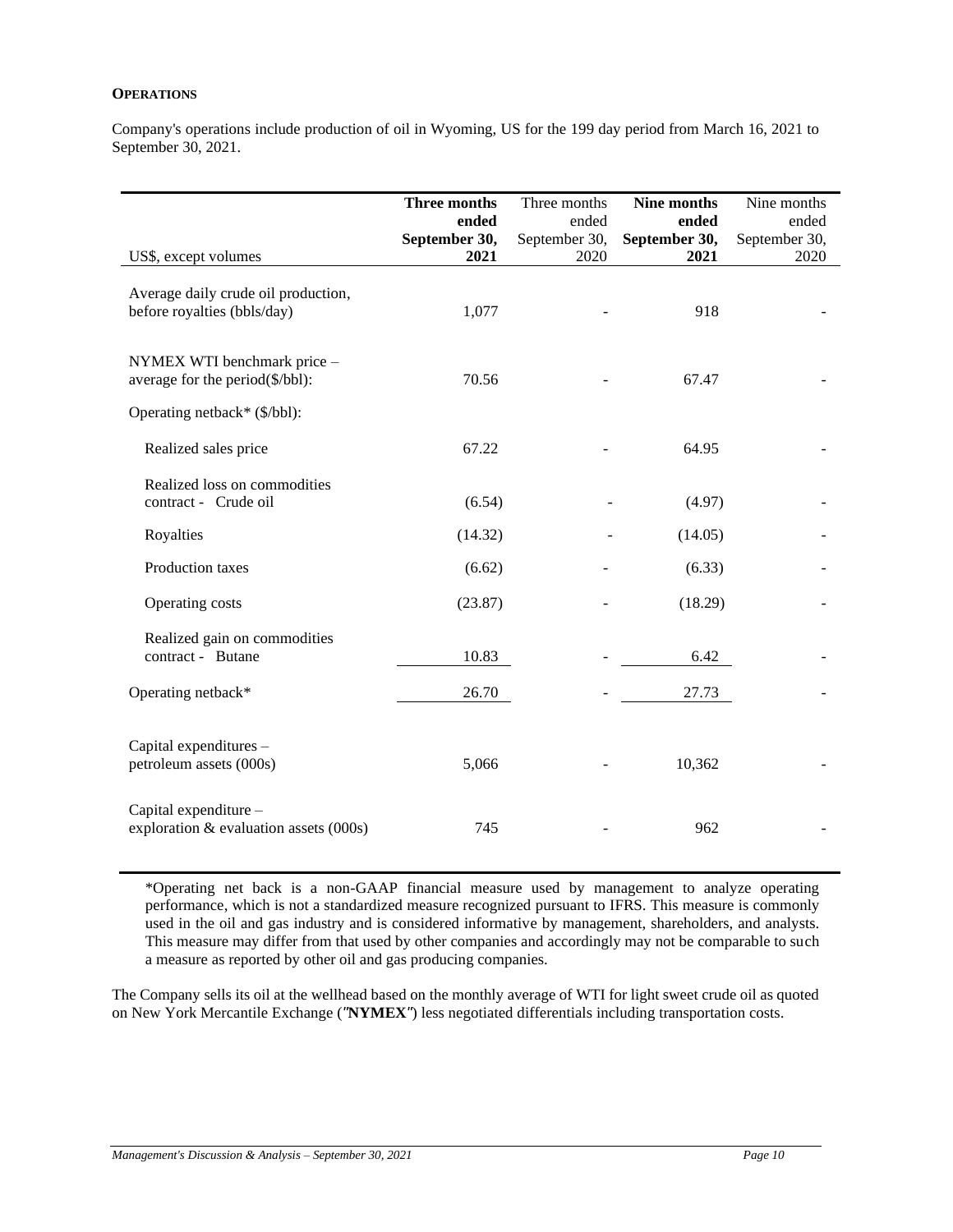#### **FINANCIAL RESULTS**

|                                       | <b>Three</b>   | Three         | <b>Nine</b>    | Nine          |
|---------------------------------------|----------------|---------------|----------------|---------------|
|                                       | months ended   | months ended  | months ended   | months ended  |
|                                       | September 30,  | September 30, | September 30,  | September 30, |
| (US\$000s), except per share and      |                |               |                |               |
| share amounts                         | 2021           | 2020          | 2021           | 2020          |
|                                       |                |               |                |               |
| Petroleum sales, net of royalties     | 5,242          |               | 9,174          |               |
| Realized loss on commodity            |                |               |                |               |
| derivatives - crude                   | (648)          |               | (909)          |               |
| Unrealized loss on commodity          |                |               |                |               |
| derivatives - crude                   | (2, 456)       |               | (9,639)        |               |
| Production taxes                      | (655)          |               | (1,156)        |               |
| Operating expenses                    | (2,364)        |               | (3,343)        |               |
| Depletion, depreciation and           |                |               |                |               |
| amortizations                         | (1,291)        | (17)          | (2, 430)       | (52)          |
| Realized gain on commodity            |                |               |                |               |
| derivatives - butane                  | 1,074          |               | 1,173          |               |
| Unrealized gain on commodity          |                |               |                |               |
| derivatives – butane                  | 3,718          |               | 9,823          |               |
| Acquisition costs                     | (33)           |               | (2,145)        |               |
| Pre-license costs                     | (100)          | (36)          | (300)          | (36)          |
| General and administrative            |                |               |                |               |
| expenses                              | (2, 453)       | (832)         | (5,818)        | (1,711)       |
| Stock based compensation              |                | (973)         |                | (973)         |
| Finance costs, net                    | (1, 868)       | (167)         | (4,788)        | (356)         |
| Gain/(loss) on derivative liabilities | 8,937          | 19            | (1,931)        | (28)          |
| Gain on extinguishment of loan        | 332            |               | 332            | 13            |
| Foreign exchange gain (loss), net     | 33             | 81            | (67)           | (2)           |
| Loss on investment in joint venture   |                | (143)         | (1)            | (143)         |
| Net income (loss)                     | 7,468          | (2,068)       | (12, 025)      | (3,288)       |
| Earnings (loss) per share $-$ post-   |                |               |                |               |
| consolidation -basic                  | 0.05           | (0.05)        | (0.09)         | (0.09)        |
|                                       |                |               |                |               |
| Earnings (loss) per share $-$ post-   |                |               |                |               |
| consolidation -diluted                | 0.05           | (0.05)        | (0.09)         | (0.09)        |
|                                       |                |               |                |               |
| <b>Outstanding Common Shares at</b>   |                |               |                |               |
| Sept 30, 2021 – pre-consolidation     | 16,426,953,124 | 4.872.204.722 | 16,426,953,124 | 4,872,204,722 |
|                                       |                |               |                |               |
| <b>Outstanding Common Shares at</b>   |                |               |                |               |
| October $1,2021 - post$               |                |               |                |               |
| consolidation                         | 164,269,464    | 48,722,047    | 164,269,464    | 48,722,047    |
|                                       |                |               |                |               |
| Weighted average number of shares     |                |               |                |               |
| outstanding – post-consolidation -    |                |               |                |               |
| basic                                 | 159,108,028    | 45,785,704    | 136,393,897    | 38,513,556    |
|                                       |                |               |                |               |
| Weighted average number of shares     |                |               |                |               |
| outstanding – post-consolidation -    |                |               |                |               |
| diluted                               | 165,680,638    | 45,785,704    | 136,393,897    | 38,513,556    |
|                                       |                |               |                |               |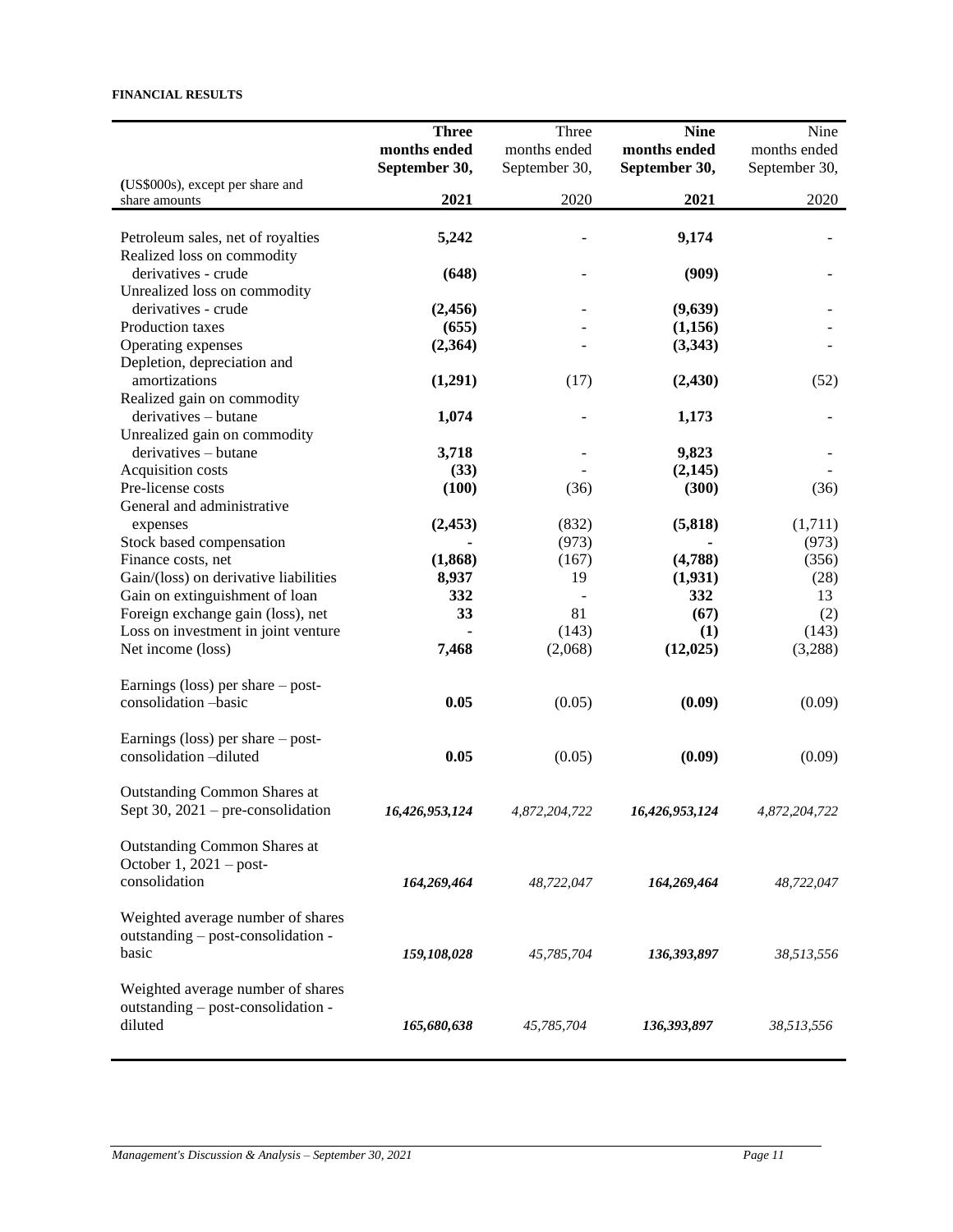## *Revenue*

Petroleum sales, net of royalties totalled \$5.2 million and \$9.2 million for the three and nine month periods ended September 30, 2021, respectively which represented a 199 day period from the date of acquisition of the Atomic Group on March 16, 2021 to September 30, 2021.

The Company's revenue relates to oil production in the state of Wyoming, US that is currently sold under SWP's contracts with one purchaser, and includes variable pricing based on monthly published indices and volumes delivered at the well heads. SWP is an agent for certain non-operating joint interest owners and royalty owners, and receives and distributes revenue on their behalf. The net earnings (loss) only reflects the Company's portion of revenue on a net-of-royalties basis.

Oil production for the 199-day period to September 30, 2021 averaged 918 bbls/d net to the Company at an average realized price of \$64.95/bbl while the oil production for the 92-day period ended September 30, 2021 averaged 1,077 bbls/d net to the Company at an average realized price of \$67.22/bbl. Royalties are paid to the state of Wyoming and other land and mineral rights owners. The effective royalty rate, which is calculated by dividing the royalties into gross sales in the period was 21.3% and 21.6% for the three and six months ended September 30, 2021 respectively.

## *Realized and unrealized gain/loss on commodity derivatives*

The Company has in place commodity risk management contracts (see *"Commodity Derivative Assets (Liabilities)"*) in respect of crude oil production and butane used for the miscible flood injection. For the three and nine months ended September 30, 2021 respectively, the Company recorded:

- a realized loss on crude oil derivative contracts of \$0.6 million and \$0.9 million, respectively and a realized gain on butane derivative contracts of \$1.1 million and of \$1.2 million, respectively; and
- an unrealized loss on crude oil derivative contracts of \$2.5 million and \$9.6 million, respectively and an unrealized gain on butane derivative contracts of \$3.7 million and \$9.8 million, respectively.

There were no risk management commodity contracts in 2020.

#### *Production taxes and operating expenses*

The production taxes are comprised mainly of severance tax and ad valorem tax imposed in the state of Wyoming and are directly related to crude oil sales and are generally assessed as a percentage of net revenues. From time to time, there are adjustments to the statutory rates for these taxes based upon certain credits that are determined based upon activity levels and relative commodity prices. The production taxes amounted to \$0.7 million or \$6.62/bbl and \$1.2 million or \$6.33/bbl, respectively for the three and nine months ended September 30, 2021.

Operating expenses related to oil production in Wyoming amounted to \$2.4 million or \$23.87/bbl and \$3.3 million or \$18.29/bbl respectively for the three and nine months ended September 30, 2021. The operating expenses included workover costs of \$1.2 million or \$12.57/bbl and \$1.6 million or \$8.68/bbl respectively for the three and nine months ended September 30, 2021.

#### *Depletion, depreciation and amortization*

Depletion, depreciation and amortization of \$1.3 million and \$2.4 million for the three and nine months ended September 30, 2021, respectively includes:

- depletion of \$1.2 million and \$2.3 million, respectively (\$NIL for the corresponding periods in 2020) that relates to the Atomic Group petroleum assets acquired on March 16, 2021. Depletion is calculated based on unit of production, estimates of proved and probable reserves, and future development costs to bring those reserves into production; and
- the remainder relates to depreciation of office furniture and equipment and amortization of the right-ofuse assets recognized by the Company in respect of its office lease in Calgary, Alberta, Canada.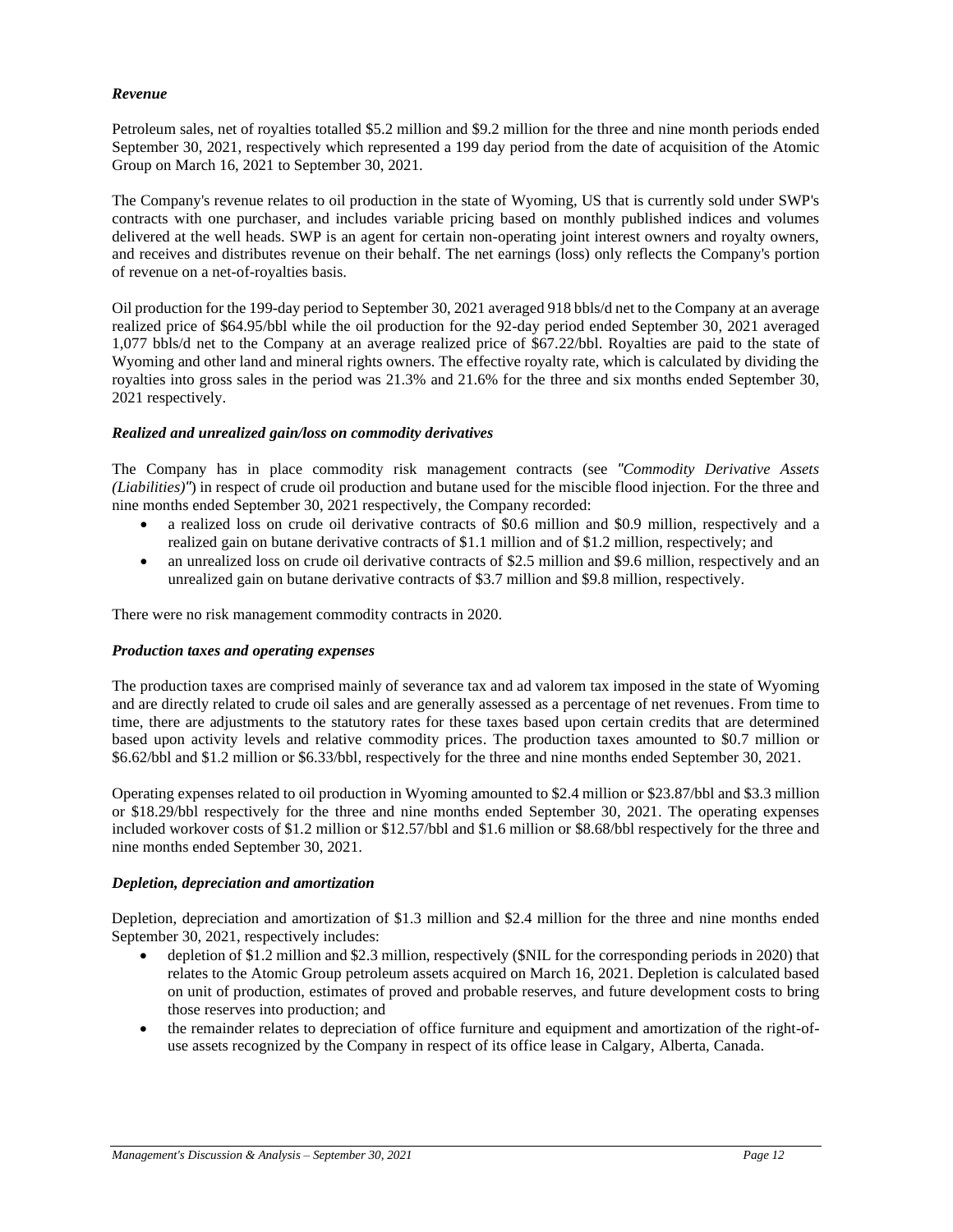# *Acquisition Costs*

Costs directly attributable to the Atomic Group Acquisition such as legal, advisory and professional services are expensed as incurred and amounted to \$0.03 million and \$2.1 million for the three and nine month periods ended September 30, 2021, respectively. No acquisition costs were incurred for the corresponding periods in 2020.

# *Pre-license Costs*

The Company recognized \$0.1 million and \$0.3 million as pre-license costs for the three and nine months ended September 30, 2021, respectively that related to an anticipated new acquisition project compared to \$0.04 million for the respective corresponding periods in 2020.

# *General and Administrative ("G&A") Expenses*

G&A expenses amounted to \$2.5 million and \$5.8 million for the three and nine months ended September 30, 2021, respectively compared to \$0.8 million and \$1.7 million for the respective corresponding periods in 2020. The net increase in G&A expenses of \$4.1 million for the nine months ended September 30, 2021, compared to the corresponding period in 2020 resulted mainly from:

- \$1.2 million represented G&A expenses of the US operations since the Atomic Group Acquisition on March 16, 2021;
- \$1.1 million related to increases in payroll and related costs due to a management bonus paid in the first quarter, increased salaries in 2021 due to employees working full-time, compared to reduced working hours in the corresponding period in 2020 and higher director's fees, compared to reduced fees in 2020;
- \$0.5 million of the increase related to consulting services due to a higher level of activities as compared to the corresponding period of 2020, due to completion of the Atomic Group Acquisition;
- \$0.9 million increase in professional fees, stock exchange related costs, office expenses and corporate development costs due to a higher level of activities in 2021 as compared to 2020; and
- G&A expenses for the nine months ended September 30, 2020 are presented net of \$0.4 million of a gain on external directors fees for 2019 that were waived in March 2020, which did not occur in 2021.

# *Finance costs, net*

Net finance costs amounted to \$1.9 million and \$4.8 million for the three and nine months ended September 30, 2021, respectively compared to \$0.2 million and \$0.4 million for the corresponding periods in 2020. The following table provides details of net finance costs and the costs incurred in 2021 relate primarily to the Atomic Group Acquisition in March 2021.

|                                           | Three months  | Three months  | Nine months   | Nine months   |
|-------------------------------------------|---------------|---------------|---------------|---------------|
|                                           | ended         | ended         | ended         | ended         |
|                                           | September 30, | September 30, | September 30, | September 30, |
| (US\$000's)                               | 2021          | 2020          | 2021          | 2020          |
|                                           |               |               |               |               |
| Interest expense – senior credit facility | 1,438         |               | 3,094         |               |
| Financing costs – senior credit facility  | 15            |               | 575           |               |
| Accretion - senior credit facility        | 441           |               | 945           |               |
| Accretion of asset retirement obligations | 16            |               | 34            |               |
| Other financing costs                     |               |               | 202           |               |
| Interest income                           | (44)          |               | (69)          |               |
| Interest on lease liabilities             |               | 3             |               | 8             |
| Financing costs – YARF loan               |               | 154           |               | 331           |
| Interest expense – CEO loan               |               | 3             |               | 9             |
| Accretion – CEO loan                      |               |               |               | 8             |
|                                           |               |               |               |               |
| Finance costs, net                        | 1.868         | 167           | 4.788         | 356           |

The senior credit facility, the YARF loan and the CEO loan are further discussed in *"Comparative Financial Position"*.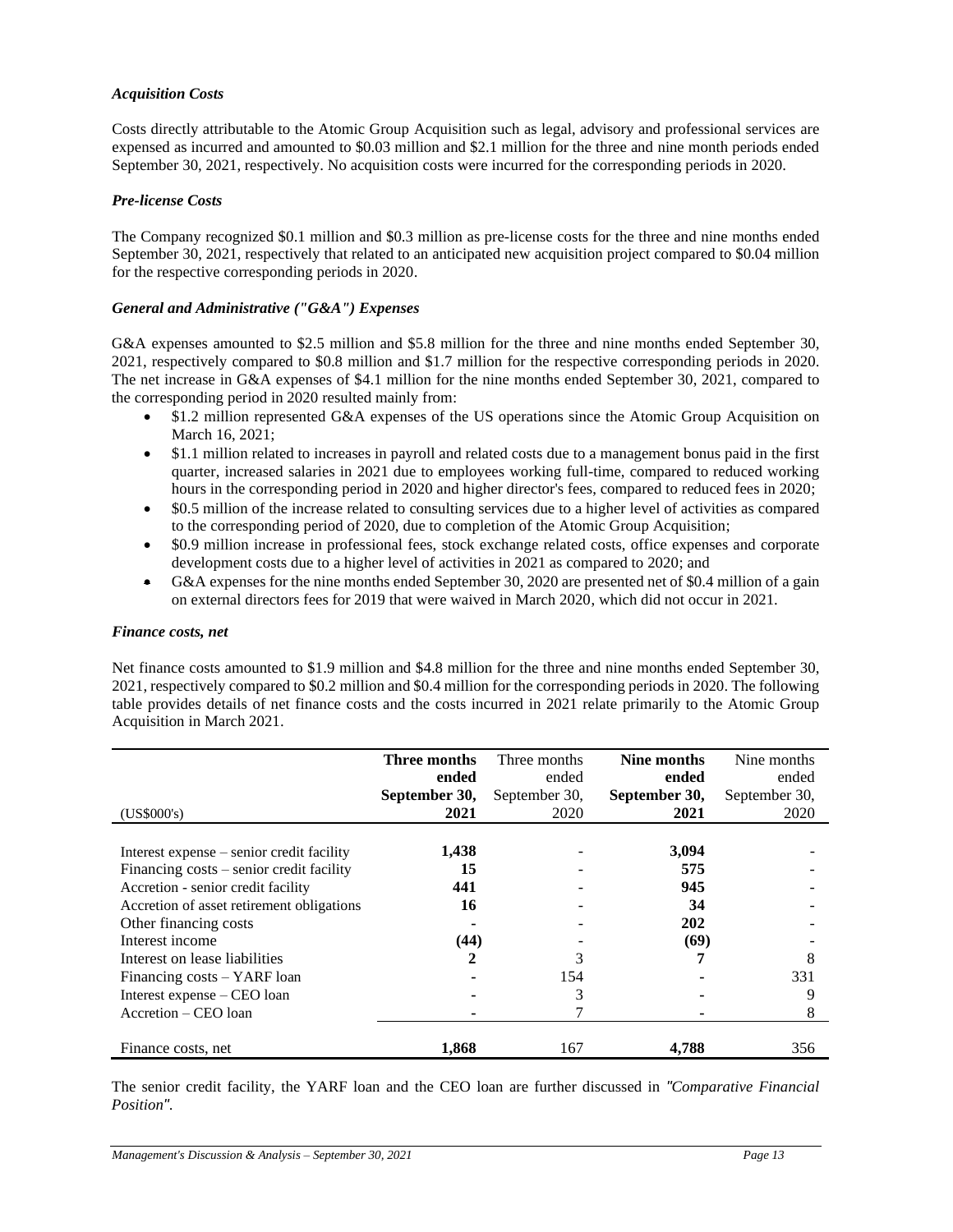## *Gain (loss) on derivative liabilities*

For the three and nine months ended September 30, 2021, the Company recorded in total a gain on derivative liabilities of \$8.9 million and a loss of \$1.9 million, respectively that related to the remeasurement of the fair value of derivative liabilities as follows:

- gain of \$4.9 million and loss of \$3.4 million, respectively for the unit warrants derivative liability (see *"Share Capital"*);
- gain of \$3.6 million and \$1.1 million, respectively for the lender warrants derivative liability (see *"Senior Credit Facility"*);
- gain of \$0.1 million and \$0.4 million, respectively for the LIBOR floor derivative liability (see *"Senior Credit Facility"* section); and
- gain of \$0.3 million and loss of \$0.02 million, respectively for the YARF warrants derivative liability compared to a gain of \$0.02 million and a loss of \$0.03 million for the respective corresponding periods in 2020 (see *"YARF Loan"*).

## *Gain on extinguishment of loan*

Further to the Atomic Group Acquisition, the Company assumed a loan entered into by SWP. On April 14, 2020, SWP had entered into an unsecured promissory note in the amount of \$0.3 million under the Paycheck Protection Program (the "**PPP Note**"). The Paycheck Protection Program was established under the Coronavirus Aid, Relief, and Economic Security Act (the "**CARES Act**") and is administered by the US Small Business Administration (the "**SBA**"). Under the terms of the CARES Act, PPP Note recipients could apply for and be granted forgiveness for all or a portion of the loan granted under the PPP. Under terms of the CARES Act, these funds were to be used for payroll and utility payments.

On April 26, 2021 SWP applied for forgiveness of the PPP Note and on July 1, 2021 the SBA approved the application. Accordingly, the Company recognized a gain on extinguishment of this loan of \$0.3 million for the three and nine months ended September 30, 2021.

The gain of \$0.01 million recognized for nine months ended September 30, 2020 related to the extinguishment of CEO loan.

# *Foreign Exchange Gain (Loss)*

A foreign exchange gain of \$33,000 and a foreign exchange loss of \$67,000 was recognized for the three and nine months ended September 30, 2021, respectively compared to foreign exchange gain of \$81,000 and a loss of \$2,000 for the corresponding periods in 2020, which relates mainly to the net gain (loss) on the translation of loans, accounts payable, and cash and cash equivalents denominated in currencies other than US\$.

#### *Loss on Investment in Joint Venture*

The Company currently holds a 50% interest in a jointly controlled entity, ShoreCan. For the nine months ended September 30, 2021, the Company charged ShoreCan interest expense of \$0.3 million (2020 - \$0.2 million).

For the three and nine months ended September 30, 2021, the Company's share of ShoreCan's losses exceeded the Company's net investment and the Company recognized a loss on the investment in ShoreCan of \$NIL and \$1,000 for the three and nine months ended September 30, 2021 as compared to \$0.1 million for corresponding periods in 2020.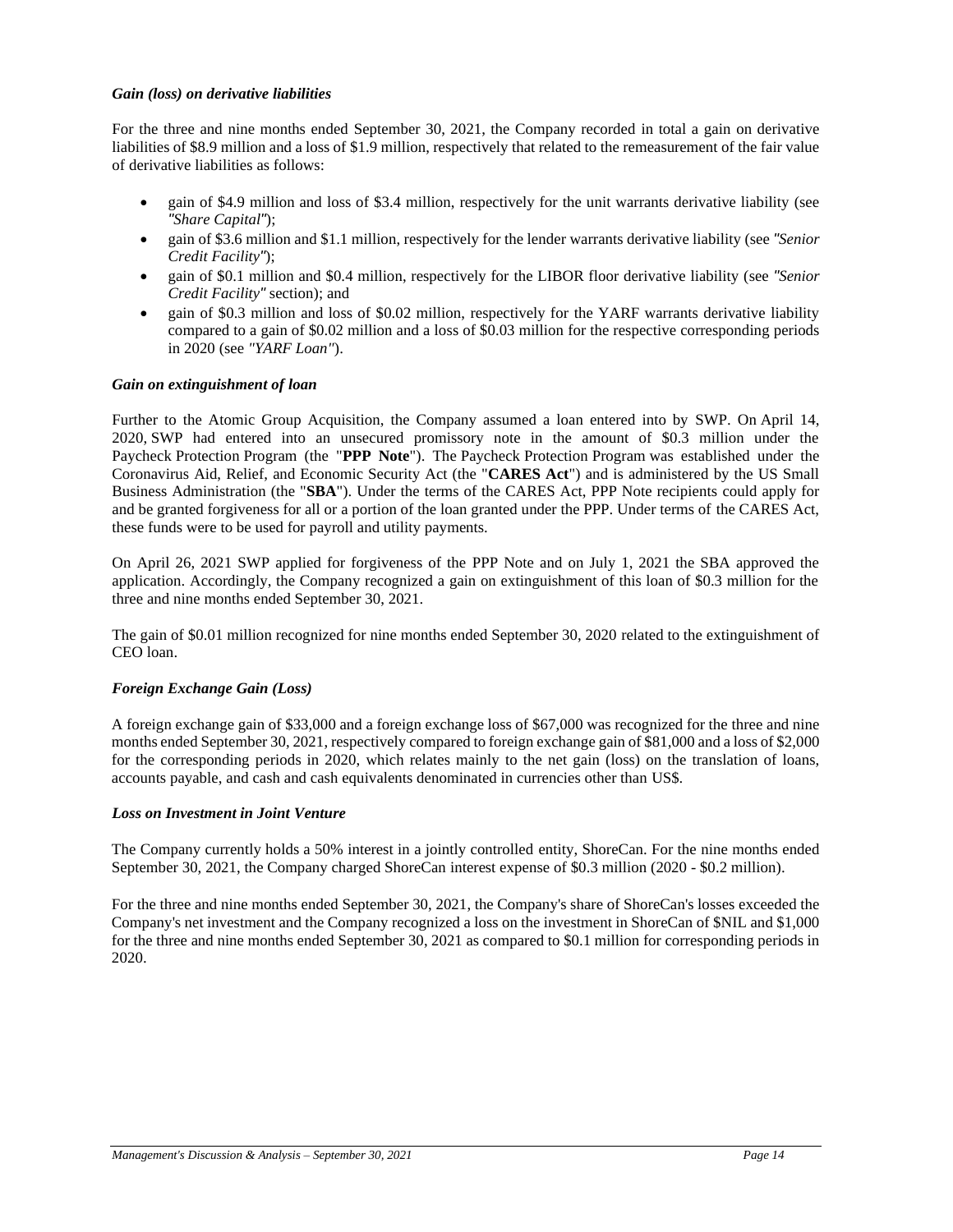#### **COMPARATIVE FINANCIAL POSITION ITEMS**

The following table summarizes the Company's financial position as at September 30, 2021, and December 31, 2020:

| (US\$000s)                                         | September 30,<br>2021 | December 31,<br>2020 |
|----------------------------------------------------|-----------------------|----------------------|
|                                                    |                       |                      |
| Cash and cash equivalents                          | 11,497                | 1,401                |
| Exploration and evaluation assets                  | 2,672                 |                      |
| Property, plant and equipment, net                 | 66,068                | 61                   |
| Right-of-use assets                                | 182                   | 229                  |
| Commodity derivative net assets                    | 1,459                 |                      |
| Prepaid purchase price                             |                       | 5,000                |
| Total assets                                       | 86,603                | 6,992                |
| Subscription receipts liability                    |                       | 5,472                |
| Short-term loans                                   |                       | 683                  |
| Derivative liabilities - current                   | 957                   | 91                   |
| Derivative liabilities $-$ non-current             | 5,634                 |                      |
| Senior credit facility                             | 35,908                |                      |
| Asset retirement obligations                       | 3,138                 |                      |
| Commodity derivative net liability $-$ non-current | 1,275                 |                      |
| Current portion of lease liabilities               | 66                    | 59                   |
| Long-term lease liabilities                        | 166                   | 216                  |
| Total non-current financial liabilities            | 46,121                | 216                  |
| Share capital                                      | 183,548               | 142,639              |
| Shareholders' equity (deficit)                     | 29,247                | (595)                |

#### *Cash and Cash Equivalents*

The increase in cash and cash equivalents of \$10.1 million during the first nine months of 2021 represents cash provided by financing activities of \$67.6 million net of cash used in operating activities of \$10.6 million and cash used in investing activities of \$46.9 million. As at September 30, 2021, the cash and cash equivalent balance includes \$1.9 million held in escrow in respect of certain production taxes and royalty payments that need to be held in escrow further to the US legal requirements (see *"Liquidity and Capital Resources"*).

# *Exploration and evaluation ("E&E") assets*

As at September 30, 2021, the Company's E&E assets of \$2.7 million relate to the undeveloped area in the Barron Flats Deep Federal Unit in which Atomic holds a 55.6% WI, acquired as part of the Atomic Group Acquisition, that will require further exploration work and is pending a determination of proven or probable reserves. During the three and nine months ended September 30 2021, additions to E&E assets amounted to \$0.8 million and \$1.0 million, respectively and relate mainly to an exploration well drilled in August 2021.

The Company did not have any E&E assets as at December 31, 2020.

# *Property, plant and equipment ("PP&E")*

As at September 30, 2021, the Company's net PP&E amounted to \$66.1 million and is comprised of \$65.8 million of petroleum assets and \$0.3 million of administrative assets. The petroleum assets relate to two oil producing units that were included in the Atomic Group Acquisition: the BFU and the CCU in state of Wyoming and a gas pipeline that services the BFU for the purpose of miscible flood injections.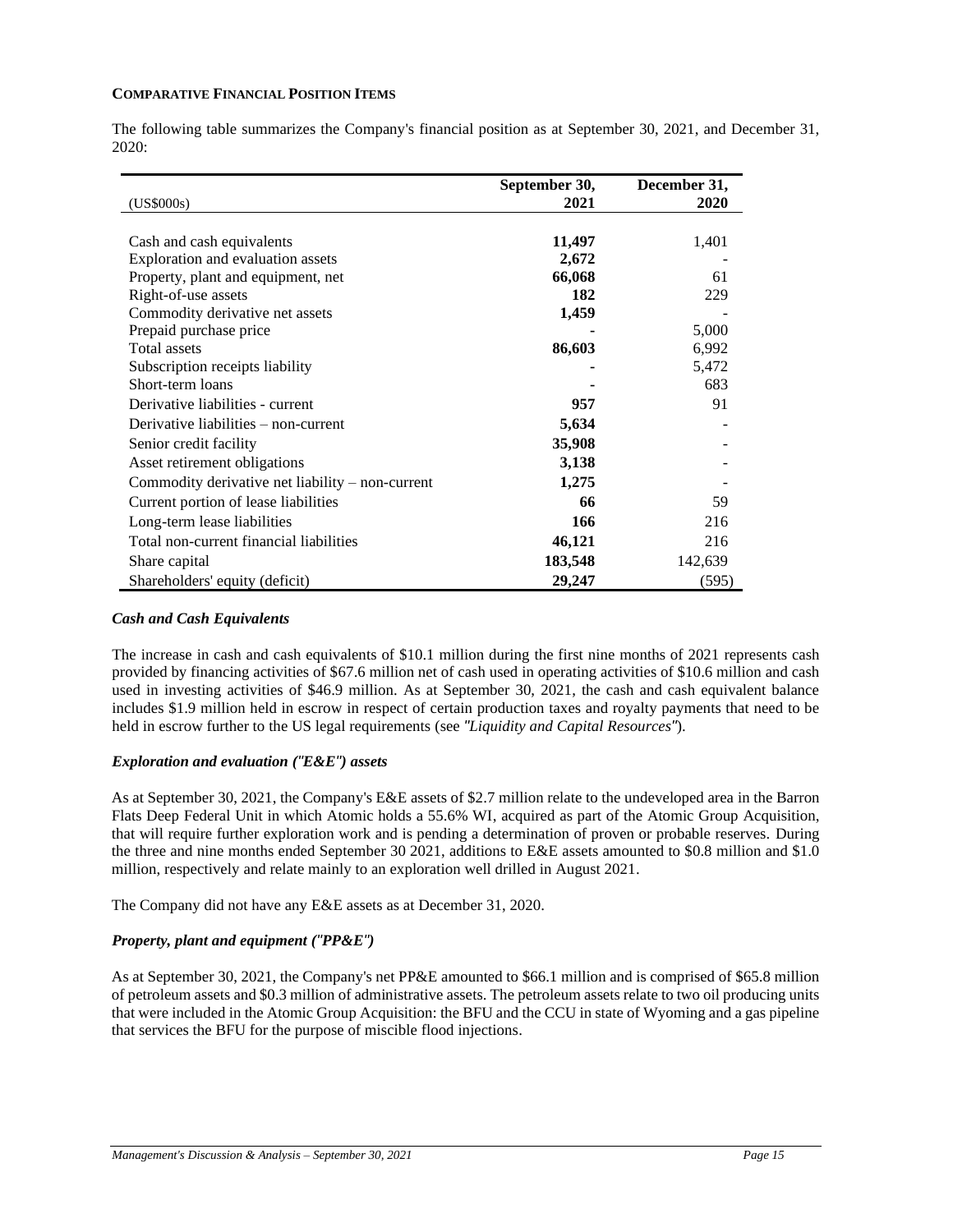Additions to PP&E assets for the three and nine months ended September 30, 2021 amounted to \$5.1 million and \$10.4 million, respectively for petroleum assets, \$0.1 million and \$0.2 million, respectively for administrative assets, and an increase in ARO amounting to \$0.4 and \$3.0 million, respectively due mainly to a change in the discount rate since the March 16, 2021 acquisition.

There were no developed and producing petroleum assets as at December 31, 2020.

## *Right-of-Use Assets*

As at September 30, 2021 the Company had right-of-use assets of \$0.2 million in respect of the office lease in Calgary, Alberta, Canada. The Company amortized its right-of-use assets on a straight-line basis over the term of the office lease contract.

## *Commodity Derivative Assets (Liabilities)*

Effective March 15, 2021, in anticipation of the closing of the Atomic Group Acquisition and satisfying conditions attached to the senior credit facility, the Company entered into a master risk management agreement with a thirdparty institution. These risk management contracts were not entered into for trading nor speculative purposes.

|                  | <b>Fixed price</b> | <b>Total notional</b>                              |                                       | Average price |                   |
|------------------|--------------------|----------------------------------------------------|---------------------------------------|---------------|-------------------|
| <b>Commodity</b> | <b>SWAP</b>        | volumes                                            | <b>Term</b>                           | (US\$)        | <b>Fair Value</b> |
|                  |                    |                                                    |                                       |               |                   |
|                  |                    |                                                    | October 1, 2021 to                    |               |                   |
| Crude oil        | <b>WTI Futures</b> | 86,728 bbls                                        | December 31, 2021                     | \$61.28       | (1,122)           |
|                  |                    |                                                    | January 1, 2022 to                    |               |                   |
| Crude oil        | <b>WTI Futures</b> | 384,187 bbls                                       | December 31, 2022                     | \$56.58       | (4,773)           |
|                  |                    |                                                    | January 1, 2023 to                    |               |                   |
| Crude oil        | <b>WTI Futures</b> | 416,772 bbls                                       | February 29, 2024                     | \$52.87       | (3,744)           |
|                  |                    |                                                    | <b>Commodity derivative liability</b> |               | (9,639)           |
|                  |                    |                                                    |                                       |               |                   |
|                  | Normal             |                                                    | October 1, 2021 to                    |               |                   |
| <b>Butane</b>    | Butane (NC4)       | 3,152,182 gallons                                  | December 31, 2021                     | \$0.930       | 1,986             |
|                  | Normal             |                                                    | January 1, 2022 to                    |               |                   |
| <b>Butane</b>    | Butane (NC4)       | 11,110,302 gallons                                 | December 31, 2022                     | \$0.768       | 5,199             |
|                  | Normal             |                                                    | January 1, 2023 to                    |               |                   |
| <b>Butane</b>    | Butane (NC4)       | 9,921,552 gallons                                  | February 29, 2024                     | \$0.670       | 2,638             |
|                  |                    |                                                    | <b>Commodity derivative asset</b>     |               | 9,823             |
|                  |                    |                                                    | Net derivative asset                  |               | 184               |
|                  |                    |                                                    |                                       |               |                   |
|                  |                    | Short-term portion - commodity derivative assets   |                                       |               | 1,459             |
|                  |                    | Long-term portion - commodity derivative liability |                                       |               | (1,275)           |

(1) WTI refers to West Texas Intermediate, a grade of light sweet crude oil used as benchmark pricing in the US.

(2) The floating price of the crude oil contracts for each contract month is equal to the arithmetic average of the NYMEX Light Sweet Crude Oil Futures first nearby contract settlement price for each business day that it is determined during the contract month.

(3) The floating price of the butane contracts for each contract month is equal to the arithmetic average of the OPIS Mt. Belvieu Butane (non-LDH) for each business day during the contract month.

The resulting fair value of these contracts has been recognized in the consolidated statement of financial position as a current commodity derivative asset of \$1.5 million and a long-term commodity derivative liability of \$1.3 million as at September 30, 2021. The maximum credit exposure of these derivative assets and liabilities is the carrying value. The Company mitigates this risk by entering into transactions with long-standing, reputable counterparties and partners.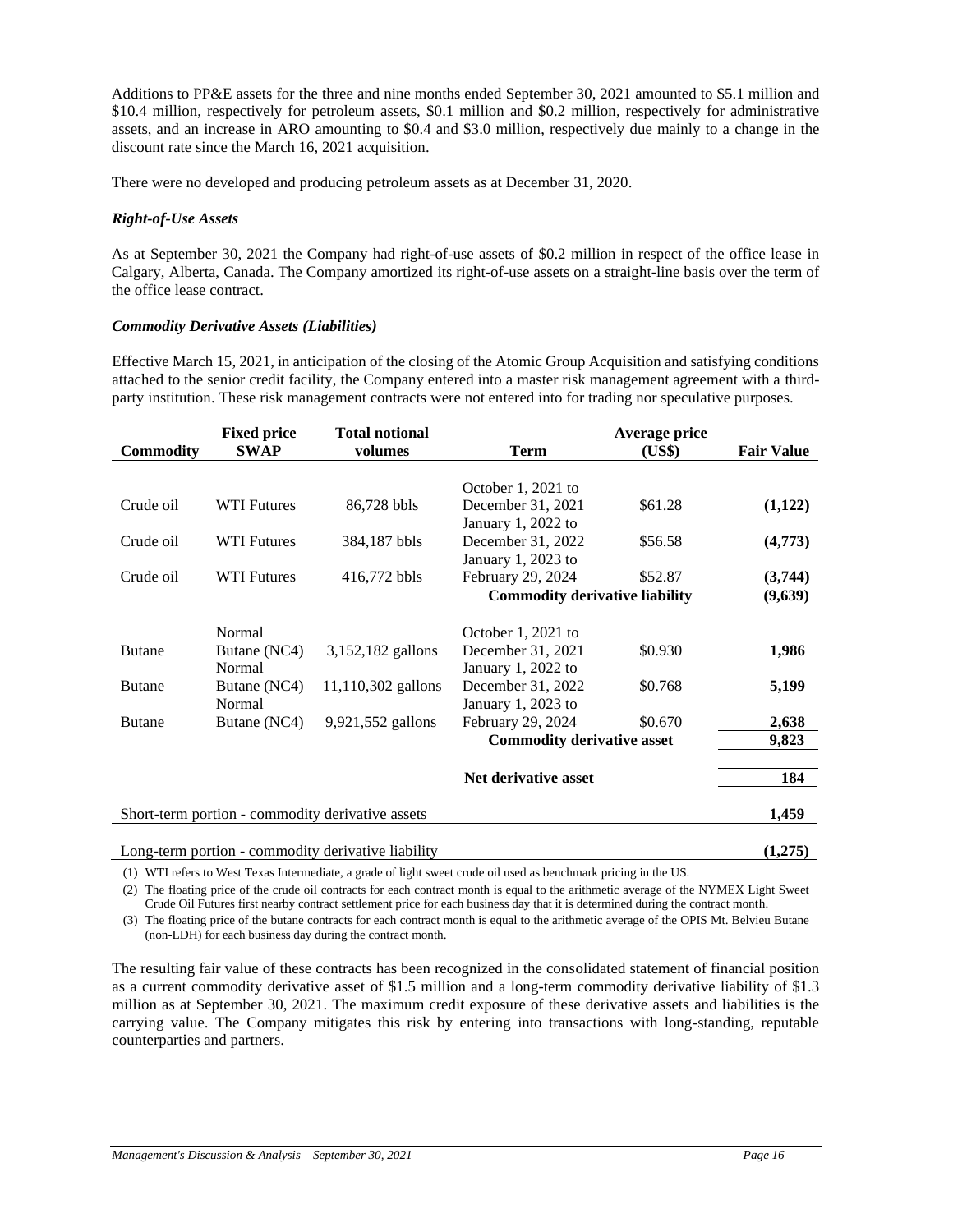# *Prepaid Purchase Price*

In connection with the Atomic Group Acquisition, the Company made a non-refundable deposit payment of \$1.0 million on December 15, 2020, which was due upon signing the SPA and paid a refundable deposit of \$4.0 million on December 31, 2020. Accordingly, \$5.0 million was recognized as a prepaid purchase price in the Company's consolidated statement of financial position as at December 31, 2020. The Atomic Group Acquisition was completed on March 16, 2021 (see *"Overview and Overall Performance"*).

# *Investment in Joint Venture*

The Company's investment in joint venture, relates to a 50% share of ShoreCan, the jointly controlled entity and represents a 50% share in ShoreCan's assets and liabilities. As the Company's share of ShoreCan's net liabilities exceeds the Company's net interest in ShoreCan as at September 30, 2021, under the equity method, the Company discontinued recognizing its share of future losses and the carrying amount of the investment in the jointly controlled entity was \$NIL as at September 30, 2021 (\$NIL as at December 31, 2020). The investment in ShoreCan is further discussed in section *"Commitments and Contingencies".*

# *Total Assets*

Total assets increased by \$79.6 million from \$7.0 million as at December 31, 2020 to \$86.6 million as at September 30, 2021. This increase is mainly a result of an increase in non-current assets from the Atomic Group Acquisition completed on March 16, 2021 and an increase in cash and cash equivalents from proceeds of issuances of Common Shares.

# *Subscription Receipts Liability*

Proceeds from the non-brokered placing (see *"Share Capital"*) that were received in December 2020 in advance of the actual issuance of the respective Common Shares in January 2021 for £3.9 million (\$5.3 million) were recognized as a subscription receipts liability in current liabilities as at December 31, 2020. In addition, the subscription receipts liability balance as at December 31, 2020 includes the Company's obligation to issue units to the CEO at a value of £0.1 million (\$0.16 million) further to the CEO loan conversion (see *"Share Capital"*) and to issue units to Company's directors at a value of \$46,000, further to the Directors' participation in the nonbrokered placing. All shares related the non-brokered placing were issued in January 2021.

# *YARF Loan*

On June 15, 2020, the Company entered into a loan agreement with YA II PN, Ltd ("**YA**") and Riverfort Global Opportunities PCC ("**RF**" and, together with YA, the "**YARF Lenders**" or "**YARF**") for an unsecured facility (the *"***YARF Loan Agreement**") of £0.6 million (\$0.8 million) (the *"***YARF Loan**"). Each drawdown was repayable in cash six months from its respective drawdown date.

The total balance of YARF Loan of £0.5 million (\$0.7 million) outstanding as at December 31, 2020 was repaid in accordance with YARF Loan Agreement, which was £0.1 million (\$0.2 million) on January 5, 2021 and £0.4 million (\$0.5 million) on February 5, 2021.

Further to the Loan Agreement, on July 2, 2020, the Company issued, as additional compensation to the YARF Lenders, a total of 100,000,000 Common Share purchase warrants (the "**YARF Warrants**") exercisable within 24 months, at an exercise price of £0.0039 (\$0.0049) per YARF Warrant. These YARF Warrants are still outstanding as at September 30, 2021.

The exercise price of the YARF Warrants is in British pound sterling ("**GBP**") and the Company's functional currency is in US\$. As there is variability in these exchange rates, the YARF Warrants are classified as a derivative financial instrument and subsequently revalued on each balance sheet date. The fair value of YARF Warrants was estimated using a Black-Scholes option pricing model at \$0.09 million as at December 31, 2020 and \$0.1 million as at September 30, 2021.

Accordingly, the Company recognized a loss on derivative liability of \$16,000 and a related foreign exchange gain of \$6,000 in its statement of comprehensive income (loss) for the nine months ended September 30, 2021.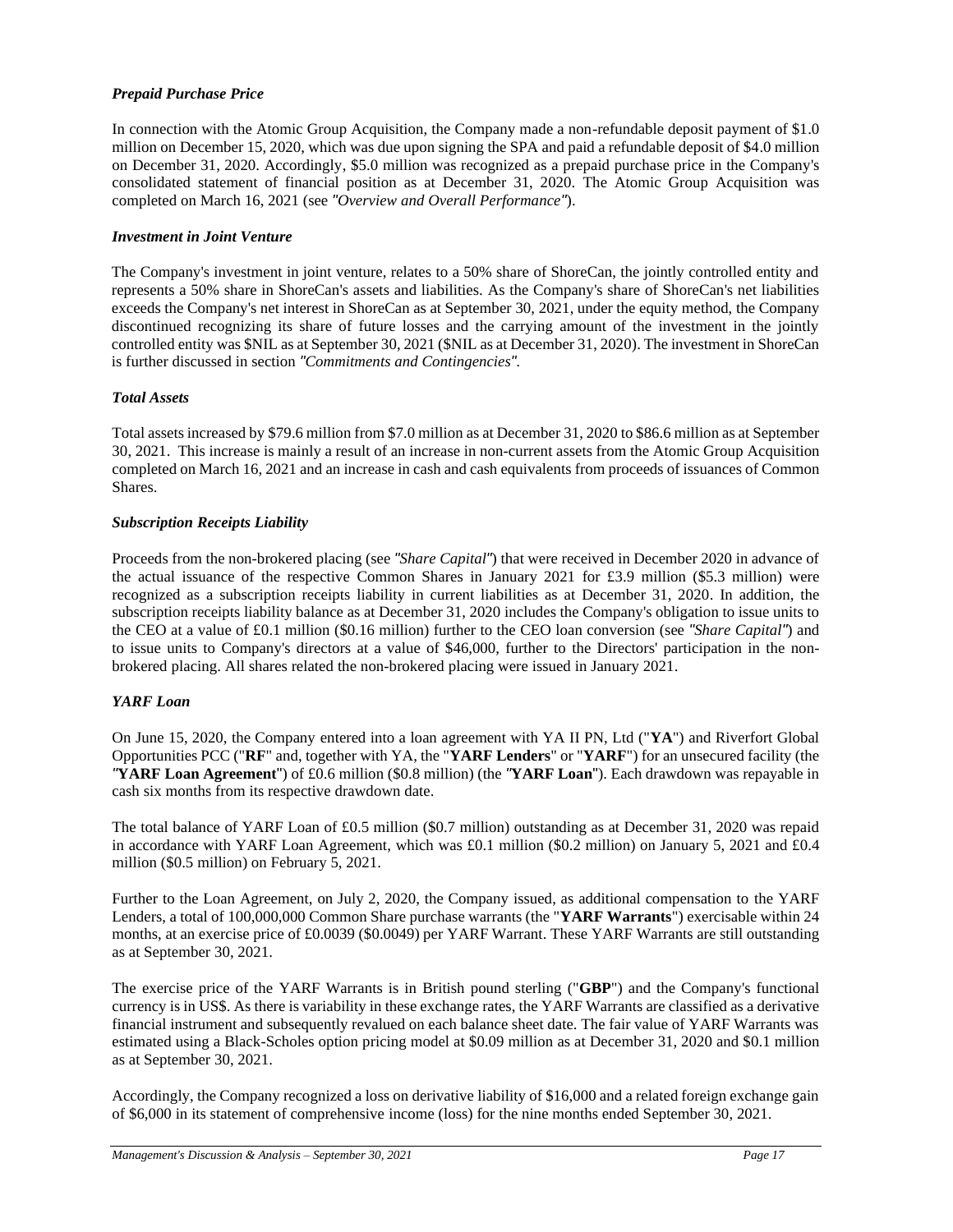## *Derivative liabilities*

Total current derivative liabilities amounted to \$1.0 million as at September 30, 2021 and were comprised of a derivative liability in respect of unit warrants in the amount of \$0.9 million (see *"Share Capital"*) and a derivative liability in respect of the YARF Warrants in the amount of \$0.1 million (see *"YARF Loan"*). As at December 31, 2020, the total balance of current derivative liabilities in the amount of \$0.1 million related to a derivative liability on YARF Warrants.

Total non-current derivative liabilities amounted to \$5.6 million as at September 30, 2021 and were comprised of a derivative liability on the Lender Warrants in the amount of \$3.8 million and a derivative liability on the LIBOR floor in respect of the senior credit facility in the amount of \$1.8 million (see *"Senior Credit Facility"*).

# *Senior Credit Facility*

The Atomic Group Acquisition was funded in part with debt through a loan agreement dated March 16, 2021 between a US based Global Investment Firm (the "**Lender**") and COPL America (the "**Borrower**") repayable within a 4 year term (collectively, the "**Senior Credit Facility**" or the "**SCF**"). To fund the Atomic Group Acquisition, the Company drew an initial principal loan amount of \$45.0 million. The amount funded to COPL America of approximately \$43.2 million, net of financing costs and transaction costs was used to settle Atomic's previously outstanding external debt of \$26.1 million, a \$10.0 million payment to the seller, the \$5.0 million of the Atomic Purchase Price initially withheld and paid subsequent to Closing, and the remainder for funding ongoing operations of COPL America (see *"Overview and Overall Performance"*).

The Senior Credit Facility agreement is subject to an interest rate of LIBOR (with a floor of 2%) plus 10.5% per annum with such interest to be paid monthly in arrears. From the first anniversary of the Senior Credit Facility the outstanding loan principal will be repaid monthly by COPL America's cash resources in excess of \$2.5 million, and COPL America may prepay amounts outstanding subject to prepayment premiums from the first anniversary of the loan. The Senior Credit Facility includes the following covenants: spending on capital expenditures subject to lender approval, and the maintenance of certain financial ratios for asset coverage (1.5:1.0), a leverage ratio (range of 2.5:1 and 3.0:1) and liquidity (45 day minimum average balance of unrestricted cash must be at least \$2.5 million). Financial ratio covenants are applicable for the periods commencing after the first anniversary of the SCF. The Senior Credit Facility did not require security or guarantees provided by the Company or its wider group outside of the US and all financial ratios are calculated with reference to only COPL America and its US subsidiaries. The Senior Credit Facility has an accordion feature whereby the Borrower may draw upon up to a further \$20.0 million for future development, at the sole discretion of the Lender. As at September 30, 2021, the accordion feature was undrawn.

Under a separate warrant agreement dated March 16, 2021, the Lender was granted five (5) warrants representing 5% of the Common Shares of COPL America for an exercise price of \$0.01 per warrant (the "**Lender Warrants**"). These Lender Warrants are not exercisable until the Senior Credit Facility is paid or at maturity. On maturity, the Lender would be entitled to redeem such Lender Warrants for an amount of cash equal to the greater of 5% of the Company's market capitalization or 5% of the net asset value of COPL America at such time. These Lender Warrants were issued as a requirement of the lender for providing the Senior Credit Facility and are part of the cost of debt and factored into overall determination of the effective interest rate for the facility. As the Lender Warrants are a puttable financial instrument at the option of the Lender, the Company cannot avoid issuing cash to the Lender and they are classified as derivative liabilities recognized at fair value upon issuance and measured at each reporting period end with changes in fair value recognized in net earnings (loss).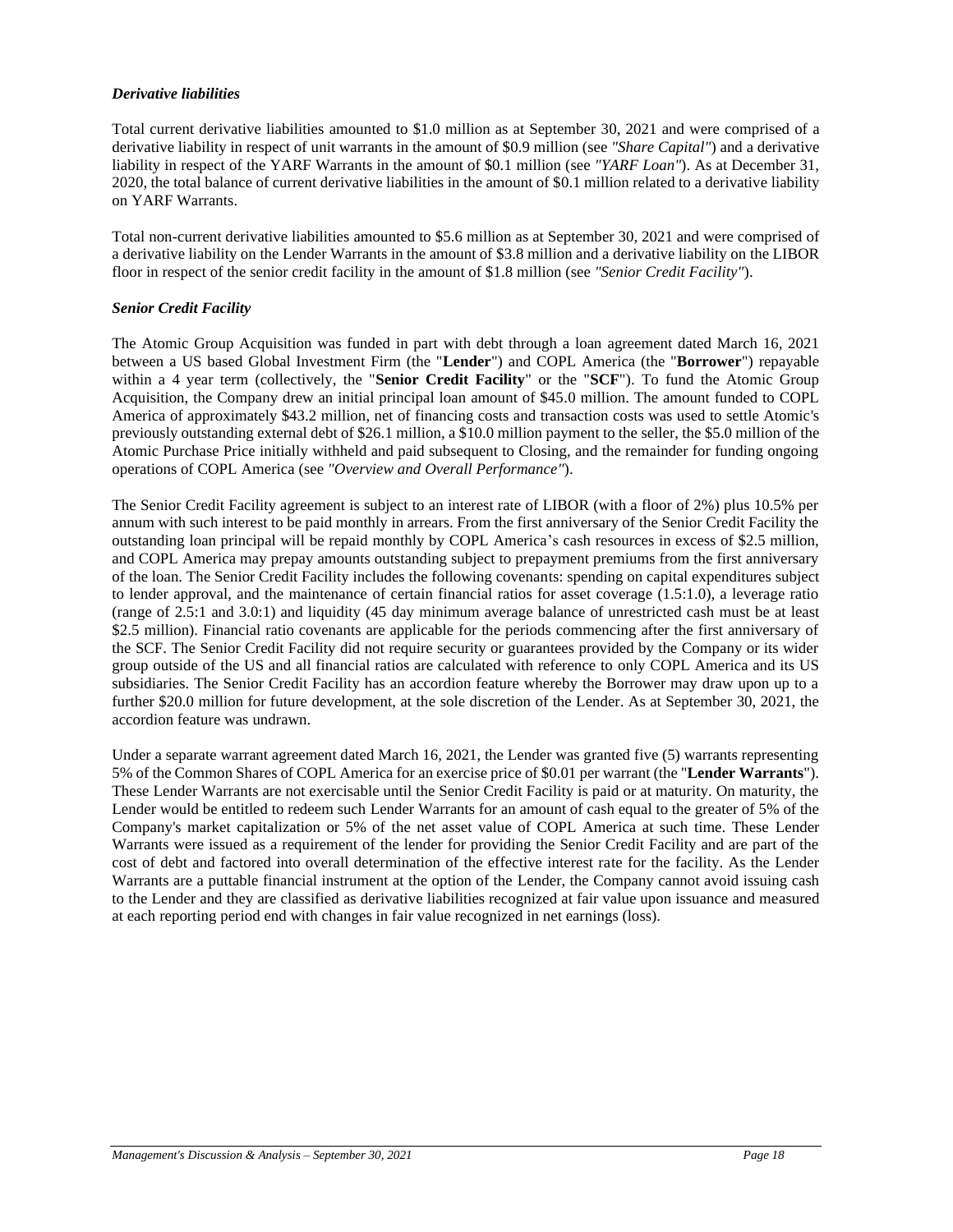|                                                     | <b>Senior</b>   |                    |              |
|-----------------------------------------------------|-----------------|--------------------|--------------|
|                                                     | <b>Credit</b>   | <b>Derivative</b>  |              |
| (US\$000s)                                          | <b>Facility</b> | <b>Liabilities</b> | <b>Total</b> |
|                                                     |                 |                    |              |
| Principal amount                                    | 45,000          |                    | 45,000       |
| Lender's closing and legal costs (c)                | (1,870)         |                    | (1,870)      |
| Borrower's closing and legal costs (c)              | (1,560)         |                    | (1,560)      |
| Initial valuation of Lender Warrants (a)            | (4,900)         | 4,900              |              |
| Initial valuation of LIBOR floor (b)                | (2,252)         | 2,252              |              |
| Financing costs expensed upon initial valuation (c) | 545             |                    | 545          |
| Lender Warrants revalued as at September 30,        |                 | (1,130)            | (1,130)      |
| 2021(a)                                             |                 |                    |              |
| LIBOR floor revaluation as at September 30,         |                 | (388)              | (388)        |
| 2021(b)                                             |                 |                    |              |
| Accretion                                           | 945             |                    | 945          |
| <b>Total</b>                                        | 35,908          | 5.634              | 41,542       |

The following table provides a summary of the Senior Credit Facility including associated derivative liabilities as at September 30, 2021:

As at March 16, 2021, the fair value of the Senior Credit Facility of \$45.0 million was assigned as follows: \$35.0 million, net of financing costs of \$2.8 million to the SCF, \$4.9 million to the Lender Warrants and \$2.3 million to the LIBOR floor.

- (a) As at March 16, 2021, the fair value assigned to the Lender Warrants of \$4.9 million was determined using 5% of COPL's market capitalization on a fully diluted basis, which was greater than 5% of the net asset value of COPL America. During the period from date of issuance to September 30, 2021, no Lender Warrants could be exercised. As at September 30, 2021, the Lender Warrants were revalued at \$3.8 million using 5% of COPL's market capitalization on a fully diluted basis. The resulting change in fair value of \$1.1 million was recognized in the net earnings (loss) for the nine months ended September 30, 2021.
- (b) The LIBOR floor was assessed to be an embedded derivative. As at March 16, 2021, the LIBOR floor was in-the-money, and the forward curve for 1-month LIBOR over the term of the SCF indicates that it will remain in the money for the duration of the Senior Credit Facility. Therefore, the LIBOR floor is not closely related to the host debt contract of \$45.0 million, and is recognized as a derivative liability that is revalued at each reporting period end with resulting changes in fair value recognized in net earnings (loss). As at September 30, 2021, the LIBOR floor was revalued at \$1.9 million and the resulting change in fair value of \$0.4 million was recognized in the net earnings (loss) for the nine months ended September 30, 2021.
- (c) Aggregate financing costs associated with the Senior Credit Facility of \$3.4 million was allocated to the three components of the Senior Credit Facility based on the relative fair value of each component. The costs associated with the loan portion of \$35.0 million form part of the amortized costs of the loan used to determine the effective interest rate of 20.9%. The proportionate financing costs of \$0.5 million associated with the derivative liabilities of LIBOR floor with a fair value of \$2.3 million and the Lender Warrants with a fair value of \$4.9 million, respectively were expensed on the inception date of the debt.

During the three and nine months ended September 30, 2021, the Company paid interest on this loan in the amount of \$1.4 million and \$3.1 million, respectively**.** 

# *Assets Retirement Obligations ("ARO")*

The Company's ARO relates to net ownership interests in oil and gas assets, including well sites and processing facilities that were acquired in the Atomic Group Acquisition. The Company estimates the undiscounted value of its total ARO to be \$8.0 million as at September 30, 2021. The majority of these obligations are anticipated to be incurred 25 to 50 years in the future. As at September 30, 2021, the ARO was calculated using a discount factor of 2.02% being the risk-free rate based on the US long-term bonds and an inflation rate of 2.5% per annum. As at September 30, 2021 the estimated discounted value of the Company's total ARO amounted to \$3.1 million.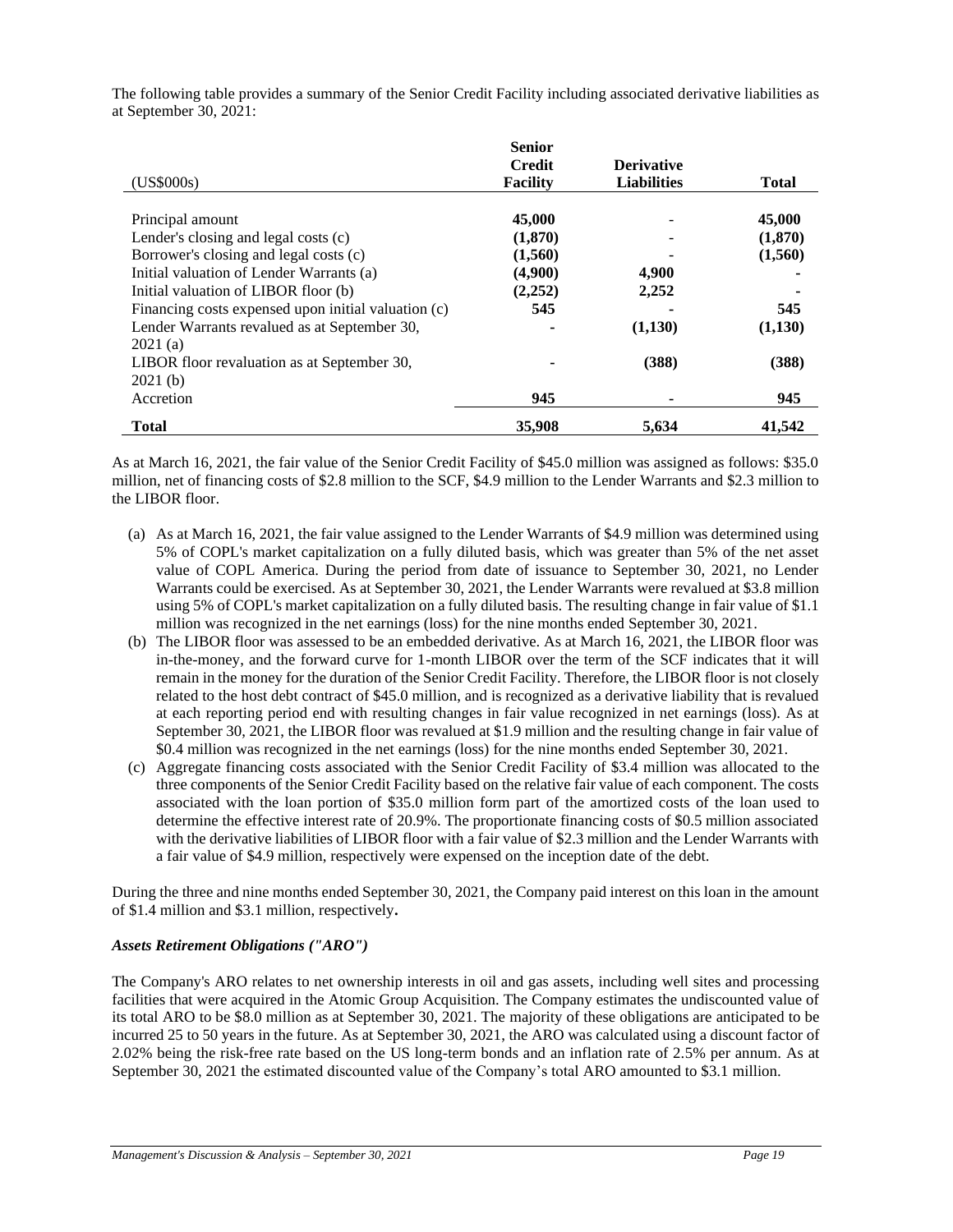# *Lease Liabilities*

The Company's lease obligations relate to its office in Calgary, Alberta Canada. The lease obligations have been measured at the present value of the lease payments, discounted using the Company's incremental borrowing rate of 3.6% as at September 30, 2021 and December 31, 2020. As at September 30, 2021 the current portion of lease liabilities amounted to \$0.1 million and long-term portion of lease liabilities amounted to \$0.2 million (\$0.1 million and \$0.2 million as at December 31, 2020, respectively).

# *Shareholders' Equity*

The shareholders' equity increased from \$0.6 million deficit as at December 31, 2020 to \$29.2 million equity as at September 30, 2021. This increase of \$29.8 million resulted mainly from a:

- net increase in share capital of \$40.9 million (see *"Share Capital"*) was due mainly to the Common Shares issued pursuant to non-brokered and brokered placings of \$30.7 million, Common Shares issued as partial payment of the Atomic Purchase Price of \$4.0 million and the exercise of unit warrants of \$5.5 million;
- increase in warrants in the amount of \$0.9 million, representing the fair value of finders and brokers warrants issued; and
- increase in deficit as a result of a comprehensive loss of \$12.0 million incurred for the nine months ended September 30, 2021.

# **SHARE CAPITAL**

## *Non-brokered Placing*

During the first quarter of 2021, further to a non-brokered placing that closed in the UK (the "**Non-brokered Placing**"), the Company issued total of 4,442,500,000 units at a price of £0.002 (\$0.0027) per unit for gross proceeds of £8.9 million (\$12.1 million). Each unit consists of one Common Share and one half of one Common Share purchase warrant ("**Unit Warrants**"). Each Unit Warrant entitles the holder thereof to purchase one Common Share at an exercise price of £0.0026 (\$0.0035) per share on or before January 8, 2022.

The 4,442,500,000 Common Shares related to the Non-brokered Placing were issued as follows:

- 1,050,000,000 on January 8, 2021;
- 2,062,500,000 on January 11, 2021;
- 325,000,000 on January 12, 2021;
- 188,586,000 on January 14, 2021;
- 575,000,000 on January 26, 2021;
- 23,589,000 on February 17, 2021;
- 8,300,000 on February 26, 2021;
- 75,000,000 on March 9, 2021; and
- 134,525,000 on March 12, 2021.

In addition, on January 11, 2021, 57,500,000 units with a value of £0.1 million (\$0.16 million) at a deemed price £0.002 per unit were issued to the Company's CEO further to the extinguishment of the CEO loan agreed to be on same terms as the Non-brokered Placing, further to a placing agreement signed with the CEO on December 23, 2020.

The fair value of 2,250,000,000 Unit Warrants was estimated at \$2.1 million, using a Black-Scholes option pricing model and was netted against proceeds from share capital and a derivative liability of \$2.1 million was recognized as at January 8, 2021, which was the legal issue date of the Unit Warrants. The exercise price of the Unit Warrants is denominated in GBP, and the Company's functional currency is US\$. Accordingly, due to variability in these exchange rates, the Unit Warrants are classified as a derivative financial instrument.

The derivative liability of the Unit Warrants outstanding, net of 1,530,000,000 Unit Warrants that were exercised, as discussed below was revalued as at September 30, 2021 and a related derivative loss of \$3.4 million was recognized for the nine months ended September 30, 2021. The derivative liability in respect of the Unit Warrants outstanding as at September 30, 2021 was estimated at \$0.9 million, using a Black-Scholes option pricing model.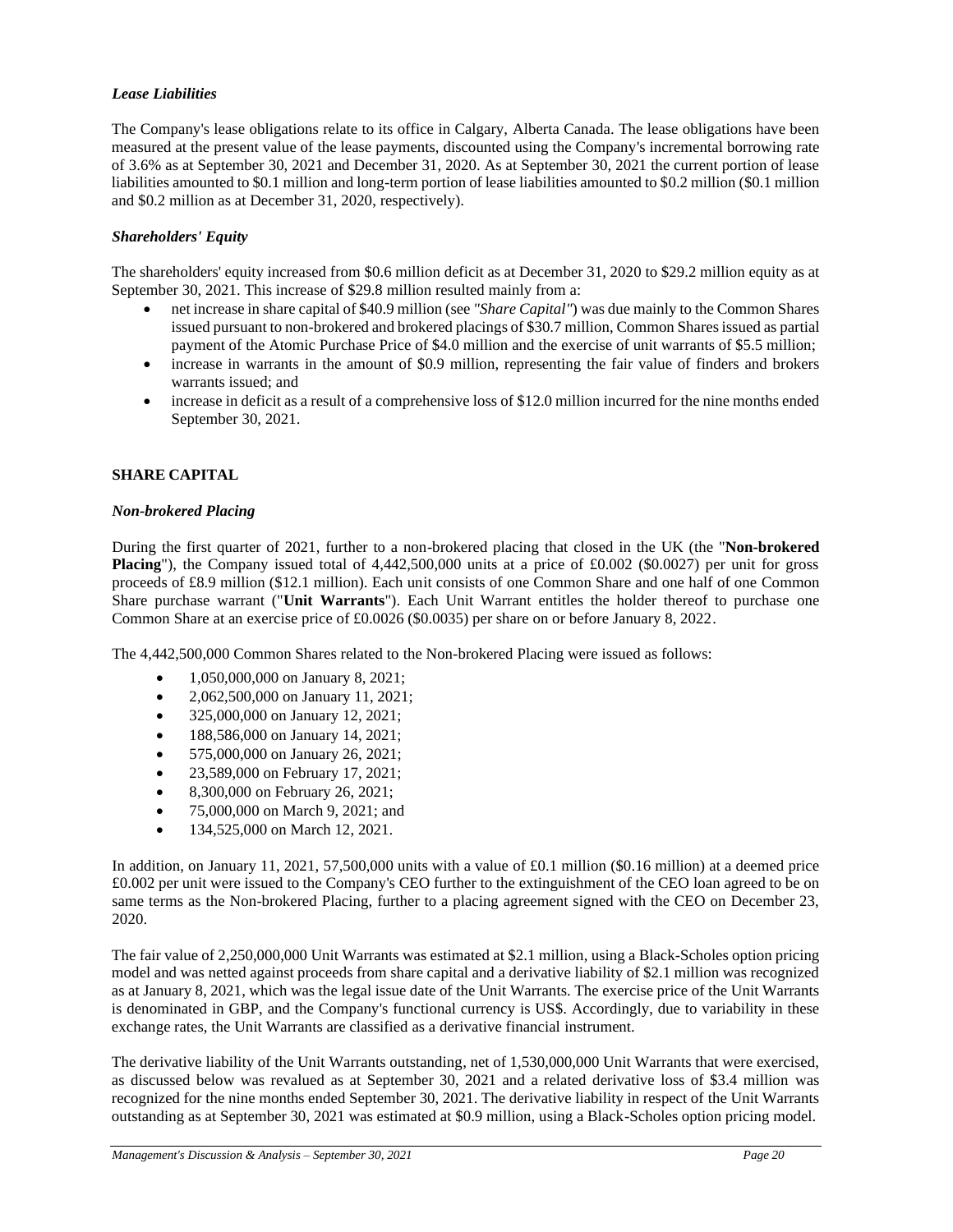In connection with the Non-brokered Placing, the Company paid and issued:

- to a first finder a cash finder's fee of £35,000 (\$47,500) and issued 18,750,000 Common Share purchase warrants ("**1st Finder's Warrants**") as additional compensation to the finder; and
- to a second finder on March 9, 2021 the Company issued 285,041,750 Common Shares as a payment for a finder's fee, representing a 7% commission in respect of placings arranged by the second finder. Accordingly, the Company recognized £1.0 million (\$1.3 million), being the fair value of these shares as at the issue date, as an addition to the share capital and an addition to share issue costs related to the Nonbrokered Placing. In addition, the Company issued 305,401,875 Common Share purchase warrants ("2<sup>nd</sup> **Finder's Warrants**") as additional compensation for the finder.

Each 1st Finder's Warrants and 2nd Finder's Warrants entitle the holder thereof to purchase one Common Share at an exercise price of £0.0026 (\$0.0035) per Common Share on or before January 8, 2022. The fair value of the finder's warrants, estimated using the Black-Scholes option pricing model were \$18,000 for the 1st Finder's Warrants and \$0.3 million for the 2<sup>nd</sup> Finder's Warrants and were recognized in equity as warrants and netted against proceeds from the Non-brokered Placing as share issue costs.

Proceeds from the Non-brokered Placing that were received in December 2020, in advance of the actual issue of respective units in January 2021 in the amount of £3.9 million (\$5.3 million) were recognized as a subscription receipts liability in current liabilities as at December 31, 2020.

The net proceeds from the Non-brokered Placing were used to make initial, partial payments of the Atomic Purchase Price as well as to cover the Company's ongoing G&A costs.

Further to an exercise of Unit Warrants, the Company received \$5.5 million and issued 1,530,000,000 Common Shares as follows:

- 12,500,000 on March 9, 2021;
- 25,000,000 on March 23, 2021:
- 62,500,000 on March 31, 2021;
- 2,500,000 on April 12, 2021;
- 525,000,000 on July 2, 2021;
- 100,000,000 on July 29, 2021;
- 217,500,000 on August 23, 2021; and
- 585,000,000 on August 25, 2021.

# *Brokered Placing*

On March 11, 2021, further to a brokered placing that closed in the UK (the "**Brokered Placing**"), the Company issued total of 4,171,562,500 Common Shares at a price of £0.0032 (\$0.0045) per share for gross proceeds of £13.3 million (\$18.7 million).

In connection with the Brokered Placing, on March 11, 2021 the Company issued 203,437,500 Common Shares as a partial payment of a broker's fee and paid in cash a remaining broker's fee of £0.2 million (\$0.3 million), representing commission of approximately 6% in respect of the Brokered Placing. The Company recognized £0.7 million (\$1.0 million), being the fair value of these broker's shares as at the issue date, as an addition to the share capital and an addition to share issue costs related to the Brokered Placing.

The Company also issued 262,500,000 Common Share purchase warrants ("**Broker's Warrants**") to the broker as additional compensation. Each Broker's Warrant entitles the holder thereof to purchase one Common Share of the Company at an exercise price of £0.0032 (\$0.0044) per Common Share on or before March 8, 2023.

The fair value of the Broker's Warrants estimated using the Black-Scholes option pricing model was \$0.6 million, was recognized in equity as warrants and netted against proceeds from the Brokered Placing as share issue costs.

The Company is using the net proceeds from the Brokered Placing to finance operating and capital expenditures of the Atomic Group and to cover the Company's ongoing G&A costs. *Share issued as payment for services*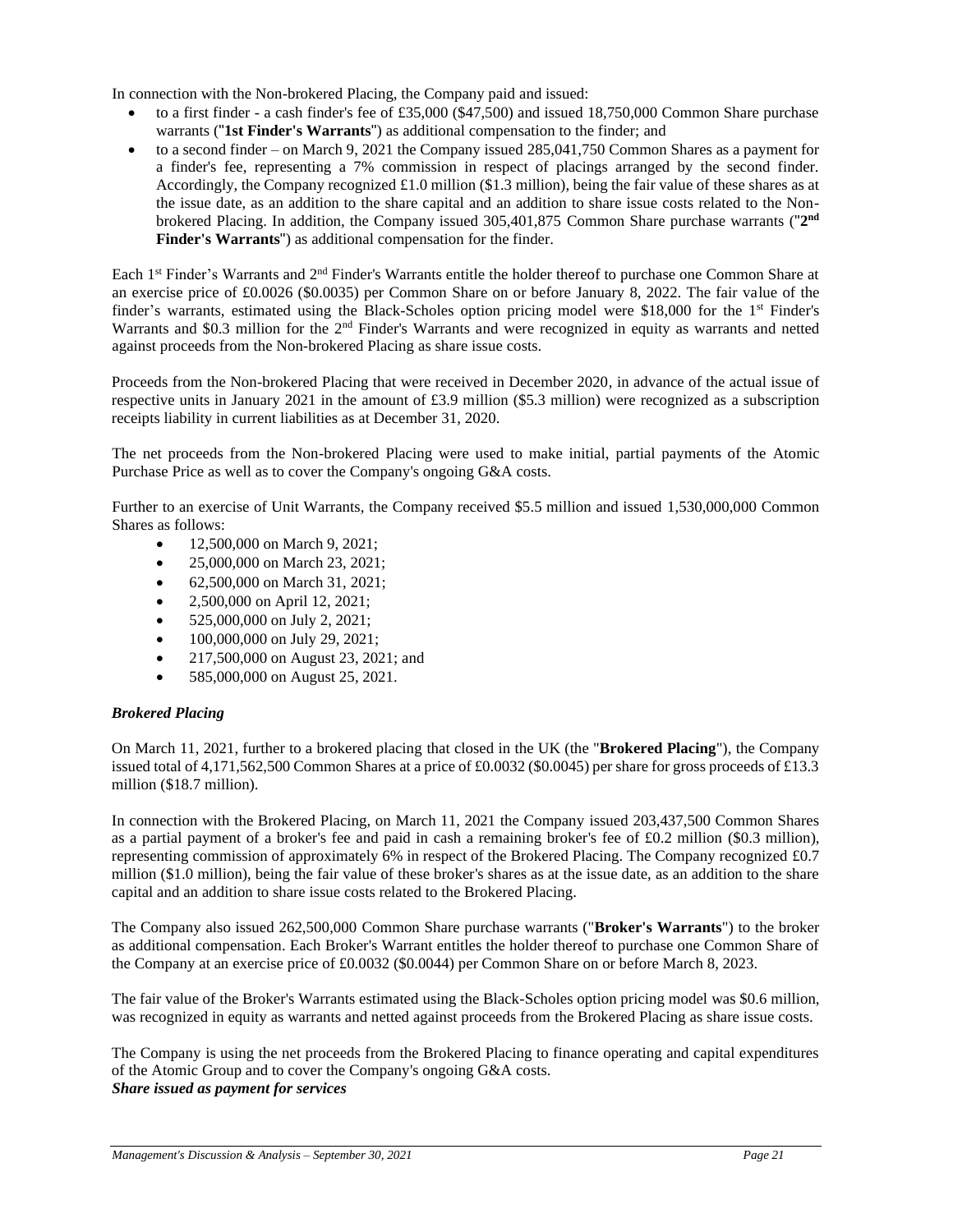On June 30, 2021, the Company issued 25,000,000 Common Shares as a payment for financial advisory services, with a fair value of \$0.2 million.

## *Shares issued further to an exercise of 2020 3rd Finder's warrants*

On July 23, 2021, further to an exercise of a portion of 2020 3<sup>rd</sup> finder's warrants, the Company issued 20,833,333 Common Shares for proceeds of £0.08 million (\$0.11 million). On July 24, 2021, the remaining balance of 2020  $3<sup>rd</sup>$  finder's warrants in the amount of 11,666,667, expired unexercised. The fair value of exercised and expired 2020 3<sup>rd</sup> Finder's warrants of \$0.1 million, initially recorded as warrants, was reversed and recognized as an addition to share capital.

## *Share Issue Cost*

The Company incurred approximately \$4.6 million of total costs in connection with the Non-brokered and Brokered Placings, including \$0.1 million incurred in 2020 and recognized as deferred share issue costs as at December 31, 2020. In addition to finder's and broker's fees paid in cash, share issue costs also included the fair value of finder's and broker's fees paid in Common Shares and warrants issued to finders and the broker (as disclosed above). Share issue costs also include legal, LSE, transfer agent, and consulting fees of approximately \$1.0 million.

## *Stock Options*

The Company has a stock option plan where the number of Common Shares reserved under the plan shall not exceed 10% of the issued and outstanding Common Shares and the number reserved for any one individual may not exceed 5% of the issued and outstanding shares. Exercise prices for stock options granted are determined by the closing market price on the day before the date of grant.

There were no changes to the Company's stock option plan and no stock options were granted, exercised, and/or forfeited and 40,740,000 stock options expired during the nine months ended September 30, 2021.

#### *Securities outstanding as at September 30, 2021*

The Company is authorized to issue an unlimited number of common and preferred shares.

As at September 30, 2021, the Company had the following issued and outstanding securities:

- 16,426,953,124 issued and outstanding Common Shares;
- 1,447,651,875 Common Share purchase warrants issued and outstanding to purchase Common Shares with a weighted average exercise price of \$0.0038 per share and a remaining contractual life of three to 17 months; and
- 408,274,235 stock options issued and outstanding to purchase Common Shares with a weighted average exercise price of \$0.0077 per Common Share and a remaining contractual life of approximately one month to 4 years.

#### *Shares consolidation on October 1, 2021*

At the annual and special meeting of the shareholders of the Company held on June 29, 2021 (the "**Meeting**"), shareholders of the Company passed a special resolution approving the consolidation of all of the issued and outstanding Common Shares on the basis of every one hundred (100) pre-consolidation Common Shares being consolidated into one (1) post-consolidation Common Share (the "**Consolidation**").

In accordance with the authority granted by shareholders at the Meeting, the board of directors of the Company decided to proceed with the Consolidation. The effective date of the Consolidation was October 1, 2021. No

fractional Common Shares were issued pursuant to the Consolidation and any fractions resulting from the Consolidation were rounded down to the nearest whole number of post-consolidation Common Shares.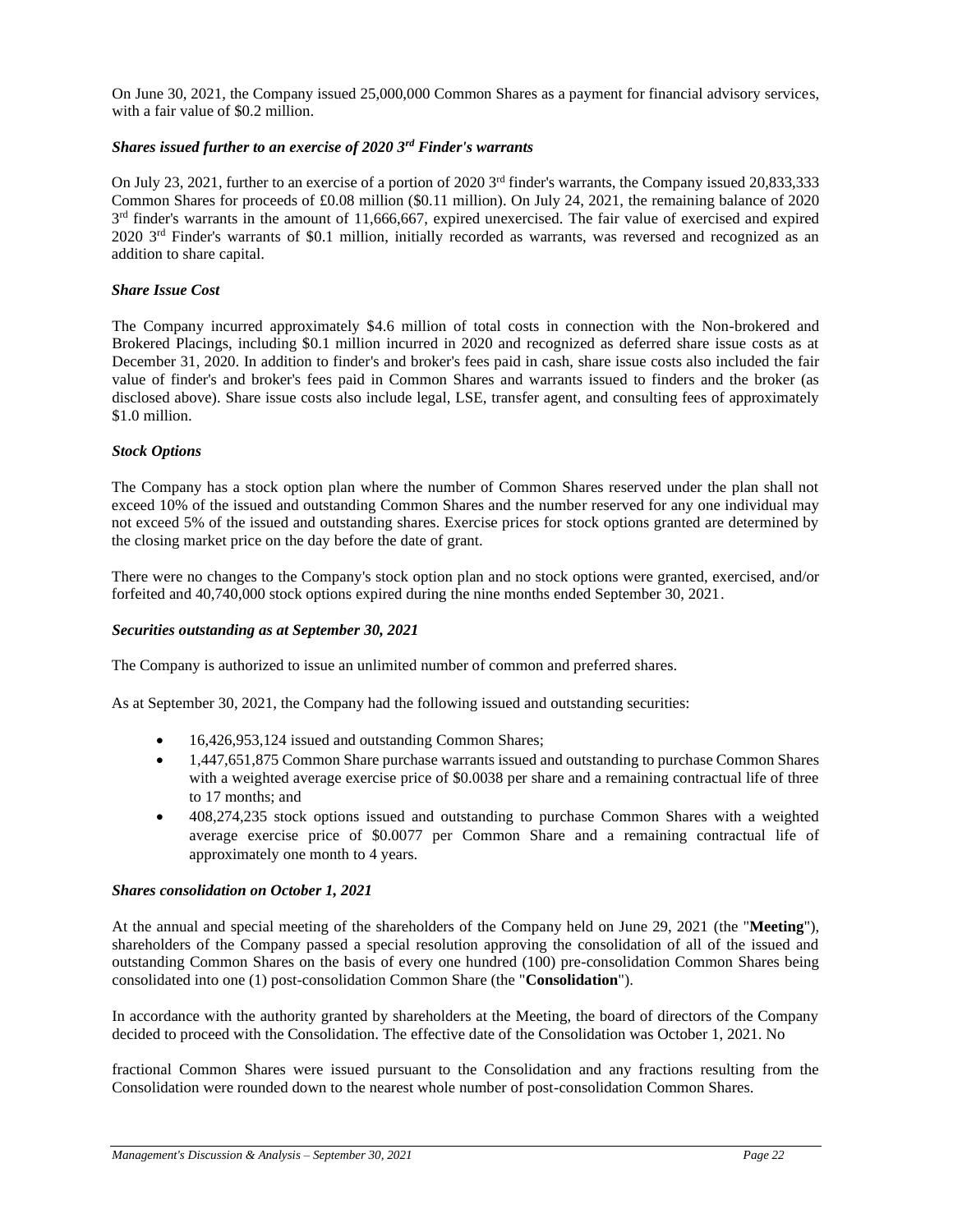As a result of the Consolidation, on October 1, 2021, the Company had the following issued and outstanding securities:

- 164,269,464 post Consolidation Commons Shares;
- 14,476,518 post Consolidation Common share purchase warrants with a weighted average exercise price of \$0.38 per share; and
- 4,082,739 post Consolidation stock options with a weighted average exercise price of \$0.77 per share.

As at the date of this MD&A, the Company has 164,269,464 Common Shares issued and outstanding.

# **SUMMARY OF QUARTERLY RESULTS**

The following table provides a summary of quarterly information:

| (US\$000s, except per share)  | September 30,<br>2021 | <b>June 30,</b><br>2021 | March 31,<br>2021 | December 31,<br>2020 |
|-------------------------------|-----------------------|-------------------------|-------------------|----------------------|
| Total revenue *               | 2,138                 | (6,263)                 | 2.751             |                      |
| Revenue - petroleum sales     | 5,242                 | 3.435                   | 497               |                      |
| Net income (loss)             | 7.468                 | (5, 727)                | (13,766)          | (1,673)              |
| Earnings (loss) per share $-$ |                       |                         |                   |                      |
| Post-consolidation – basic    | 0.05                  | (0.04)                  | (0.14)            | (0.03)               |
| Earnings (loss) per share $-$ |                       |                         |                   |                      |
| Post-consolidation – diluted  | 0.05                  | (0.04)                  | (0.14)            | (0.03)               |
|                               |                       |                         |                   |                      |

| (US\$000s, except per share)                                                            | September 30,<br>2020 | <b>June 30,</b><br>2020 | March 31,<br>2020 | December 31,<br>2019 |
|-----------------------------------------------------------------------------------------|-----------------------|-------------------------|-------------------|----------------------|
| Total revenue<br>Revenue – petroleum sales<br>Net loss<br>Earnings (loss) per share $-$ | (2,068)               | (919)                   | -<br>(301)        | (693)                |
| Post-consolidation – basic $&$ diluted                                                  | (0.05)                | (0.03)                  | (0.01)            | (0.02)               |

\*Total revenue includes revenue from petroleum sales, net of royalties and the realized and unrealized loss on crude oil commodity derivatives.

Significant change in the Company's quarterly net results in the three quarters of 2021 relates to the Atomic Group Acquisition (see *"Overview and Overall Performance"*).

Revenue consists of petroleum sales in the US in the amount of \$0.5 million and \$3.4 million and \$5.2 million for the first, second and third quarters of 2021, respectively offset by \$0.3 million and \$0.6 million of realized loss on crude oil commodity derivative contracts incurred in the second and third quarters of 2021 and unrealized gain (loss) on crude commodity derivatives of \$2.3 million, \$(9.4) million and \$(2.5) million for the first, second and third quarters of 2021, respectively.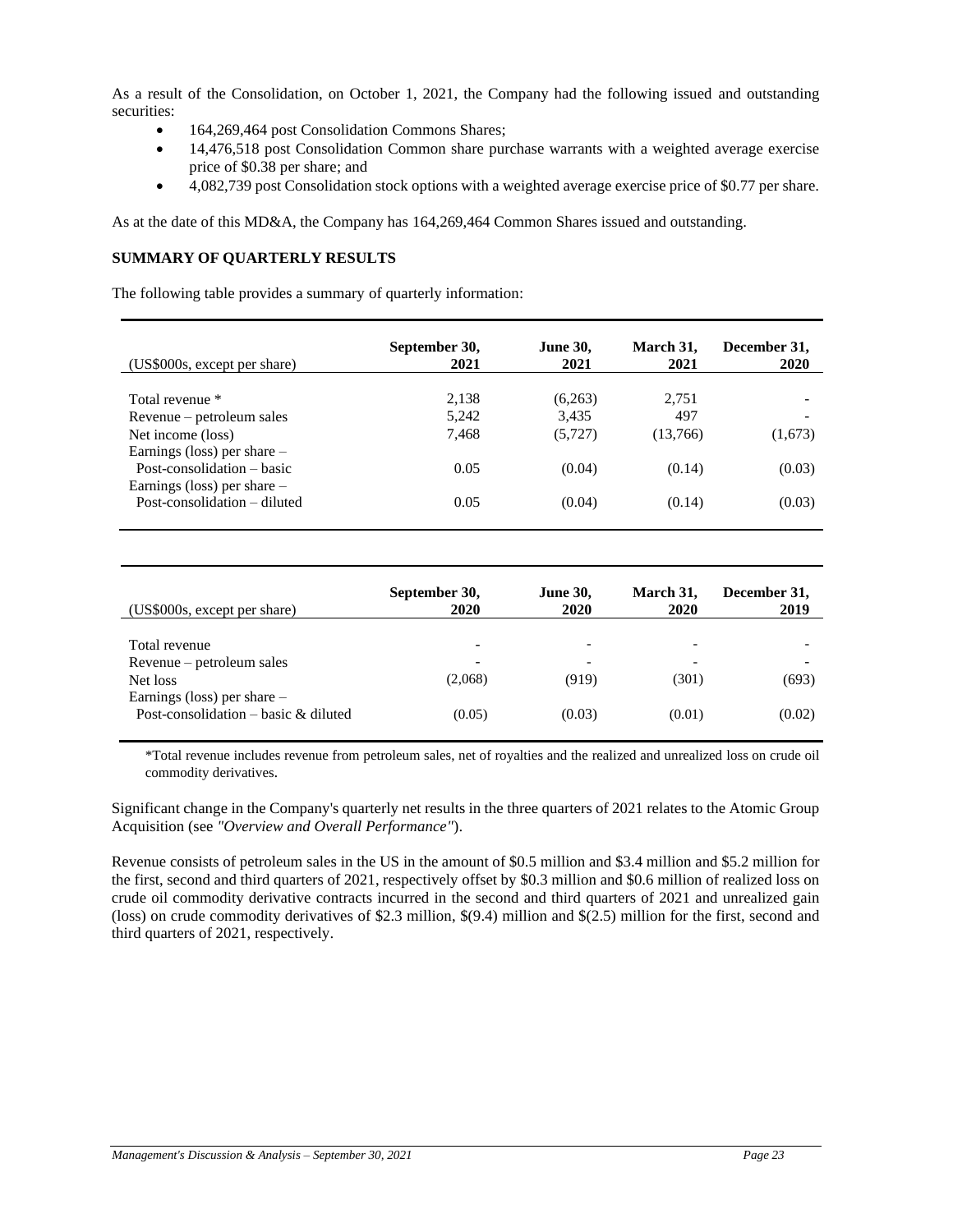The significant change in the Company's net results during the first, second and third quarters of 2021 compared to the other quarterly periods presented relates mainly to the:

- loss on derivative liabilities in the total amount of \$10.7 and \$0.2 million for the first and the second quarters of 2021 and a gain of \$8.9 million for the third quarter relating mainly to valuation of Unit Warrants issued in first quarter of 2021 as well as valuation of the Lender Warrants and the LIBOR floor in respect of the Senior Credit Facility;
- unrealized gain of \$2.3 million, unrealized loss of \$9.4 million and unrealized loss of \$2.5 million on the crude oil derivative liability incurred in the first, second and third quarter of 2021, respectively;
- unrealized loss of \$1.0 million and unrealized gain of \$7.2 million and \$3.7 million on the butane derivative liability incurred in the first, second and third quarter of 2021, respectively;
- US related operating costs, production taxes, depletion, depreciation and amortization, and G&A expenses in total of \$0.4 million, \$3.1 million and \$5.1 million incurred in the first, second and third quarter of 2021, respectively;
- finance costs of \$0.9 million, \$2.0 million and \$1.9 million recorded for the first, second and third quarter of 2021, respectively;
- acquisition costs of \$1.9 million, \$0.3 million and \$0.03 incurred in the first, second and third quarters of 2021, respectively due to the Atomic Group Acquisition; and
- gain on extinguishment of PPP Note in the amount of \$0.3 million recognized in the third quarter of 2021.

During the quarterly periods presented above, the majority of the net loss other than in the first, second and third quarter of 2021, related to G&A expenses that were lower in fiscal 2019 and the first half of 2020 as compared to the second half of 2020 and 2021, as the Company incurred less payroll expenses due to reduced hours, external directors' fees which were waived or reduced, decreased office expenses due to office rent renewal and subsequently lower rates and, lower travel and corporate development expenses due to COVID-19 restrictions in 2020. An increase in G&A expenses in the first, second and third quarters of 2021 resulted mainly from the Atomic Group Acquisition and an increase in payroll related costs due to the return of employees to full time working hours, management bonuses, and increased consulting services and shareholders' related costs.

In addition to G&A expenses, the following items had a material impact on the Company's quarterly results:

- During the third quarter of 2020, further to option grants, the Company recognized a stock-based compensation expense of \$1.0 million.
- During the third quarter of 2020, the Company recorded finance expenses in respect of the YARF Loan of \$0.2 million respectively.
- During the fourth quarter of 2020, the Company recognized a full allowance for expected credit loss of \$0.4 million in respect of its long-term receivables due from its Nigerian joint venture partner.
- During the third and fourth quarter of 2020, the Company recorded legal, advisory, consulting and other expenses related to the Atomic Group Acquisition of approximately \$0.4 million and recognized them as acquisition costs.

# **TRANSACTIONS WITH RELATED PARTIES**

Related parties include subsidiaries, joint arrangements, key management personnel, the directors, immediate family members of key management personnel and directors, and entities which are, directly or indirectly, controlled by, jointly controlled by or significantly influenced by key management personnel, directors or their close family members.

During the three and nine months period ended September 30, 2021, there were no material related party transactions other than the CEO loan as discussed in the *"Share Capital"* section.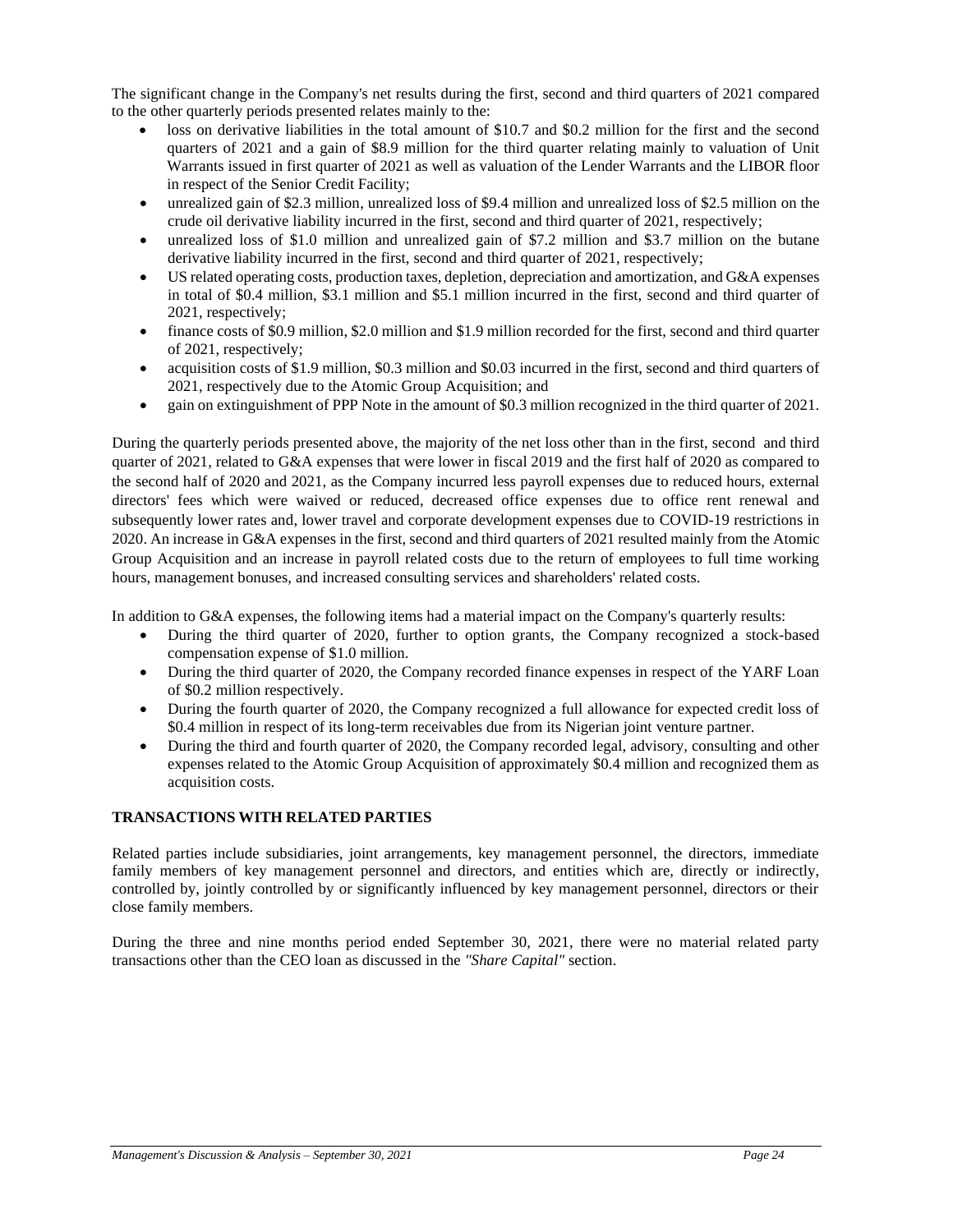## **FINANCIAL INSTRUMENTS**

The Company's financial instruments consist of cash and cash equivalents, accounts receivable, commodity derivative assets as well as the Senior Credit Facility, derivative liabilities and accounts payable and accrued liabilities. It is management's opinion that the Company is not currently exposed to significant interest and/or credit risks arising from these financial instruments and that the fair value of these financial instruments approximates their carrying value.

The Company entered into commodity contracts to mitigate its exposure to commodity price risk. (see *"Commodity Derivative Assets (Liabilities)"*). The Company's policy is to not use derivative financial instruments for speculative purposes.

A substantial portion of the Company's accounts receivables are with the purchaser of oil and joint interest owners in the Wyoming assets and are subject to normal industry credit risks. As at September 30, 2021, all the Company's cash was held at four financial institutions with high third-party credit ratings. The maximum credit risk exposure associated with accounts receivable is the total carrying value. The Company monitors these balances to limit the risk associated with collection. All of the Company's revenue receivable as at September 30, 2021, was owing from one company. Of the Company's joint interest receivable from partners as at September 30, 2021, approximately 96% was owing from two partners in the producing units. The Company considers all of its accounts receivable as at September 30, 2021 to be collectable.

To mitigate a portion of foreign exchange exposure and to the extent it is feasible, the Company keeps its funds in currencies applicable to its known short-term commitments. No assurance can be given that such management of risk exposure will offset and/or eliminate the foreign exchange loss/gain fluctuations.

The Company periodically monitors the interest rates offered and is satisfied with the credit ratings of its banks. The Company's Senior Credit Facility provides for an interest rate of LIBOR (with a floor of 2%) plus 10.5% per annum. Currently, management does not believe there is a material interest rate risk associated with this facility as the LIBOR forward curve for next four years is below the floor of 2%; accordingly, the facility is perceived as bearing a fixed interest rate of 12.5% until its maturity in March 2025.

# **COMMITMENTS AND CONTINGENCIES**

#### *Butane Purchase Agreement for Miscible Flood*

Effective October 1, 2021, the Company entered into a butane purchase agreement with NGL Supply Co. Ltd. ("**NGL Supply**"), whereby the Company will buy field grade butane ("**Product**") in a quantity ranging from 9,000 to 12,000 gallons/day for its miscible flood in the BFU. The contract price is OPIS Conway 70% NC4 and 30% IC4 month average plus US\$0.12/gallon. The term of the agreement is for six months commencing on October 1, 2021 to March 31, 2022. If the Company does not purchase the minimum commitment volumes of the agreement it must pay the contracted price, plus any storage, transportation or other costs reasonably incurred by NGL Supply in reselling the product, less the market price at which NGL Supply would be able to sell or otherwise dispose of the product.

#### *ShoreCan's Commitments*

The Company currently holds a 50% interest in a jointly controlled entity, ShoreCan, focusing on acquisitions of upstream oil and gas exploration, development and producing assets in Africa. The determination of ShoreCan as a joint venture was based on ShoreCan's structure through a separate legal entity whereby neither the legal form nor the contractual arrangement give the owners rights to the assets and obligations for the liabilities within the normal course of business, nor does it give rights to the economic benefits of the assets or responsibility for settling liabilities associated with the arrangement.

As at September 30, 2021, the Company had a receivable from its joint venture partner in respect of ShoreCan expenses of \$0.4 million. Since December 31, 2020, the Company recognizes a full allowance for the accounts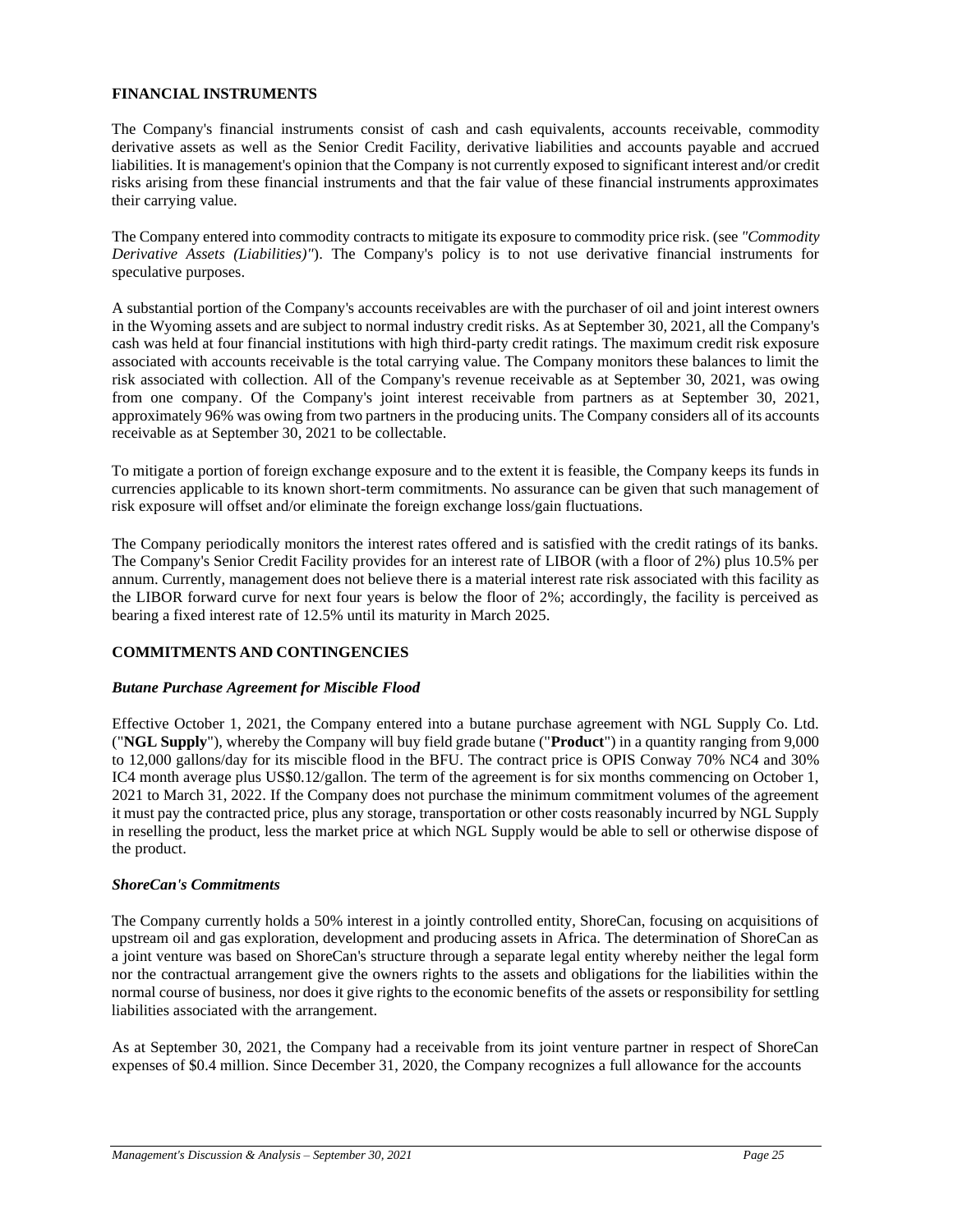receivable from its joint venture partner. Accordingly, an expected credit loss of \$1,000 was recognized as part of G&A costs in the Company's net earnings (loss) for the nine months ended September 30, 2021 (\$0.1 million for the nine months ended September 30, 2020 and \$0.4 million for the year ended December 31, 2020).

On August 4, 2020, the Company announced that ShoreCan had executed definitive agreements with Essar Mauritius to resolve their disputes. ShoreCan and Essar Mauritius entered into the Essar SPA Agreement, and other agreements, with each other concerning, among other things, their respective obligations under the Shareholders Agreement. On February 1, 2021, the Company announced, that ShoreCan and Essar Mauritius had agreed to extend the completion date of the definitive agreements to April 30, 2021. The signing of the definitive agreement has now been extended to November 30, 2021.

# *Essar Nigeria – Agamore Farm In*

In 2010, Essar Nigeria entered into a Farm-In Agreement (the "**Farm-In Agreement**") with Agamore Energy Limited ("**Agamore**"), a private Nigerian company. Under the terms of the Farm-In Agreement, Agamore was to receive a 37% participating interest in OPL 226 in return for the provision of certain services. Approval was sought from the Nigerian authorities for the transfer of the 37% interest to Agamore but it was declined on two occasions, given that: (i) Agamore did not provide the services to Essar Nigeria; and (ii) Essar Nigeria formed the view that Agamore was in material breach of the Farm-In Agreement. In March 2017, by way of written resolution, the directors of Essar Nigeria resolved to give to Agamore a formal notice of termination of the Farm-In Agreement.

On May 7, 2018, Essar Nigeria received information that, notwithstanding that the Farm-In Agreement provided for disputes to be pursued by way of arbitration held in London, Agamore had brought an action in the Nigerian courts against Essar Nigeria, ShoreCan (including two of ShoreCan's directors), the NNPC and DPR. In the summons filed, Agamore sought various declaratory orders and injunctions but did not seek any financial quantum of damages other than for costs incurred in relation to the litigation. Accordingly, the potential claim cannot be quantified. Essar Nigeria, ShoreCan and the Company consider the action to be without merit.

The claim was initially heard on June 5, 2018 where Agamore failed to appear. The claim was continued on June 29, 2018 where Agamore appeared but the case was again extended to September 5, 2018 as the judge noted a technical failure on the part of Agamore to serve the action properly on one or more of the defendants. The NNPC and DPR have requested ShoreCan's lawyers represent them to seek dismissal of the action. On September 25, 2018, the case was again called in court with an objection to Shorecan's lawyers representing the NNPC and DPR and also with a motion to enjoin COPL and a third Shorecan director of Essar Nigeria to the action. The case was continued to December 17, 2018 for the hearing of the motions including those recently enrolled. On March 7, 2019, the Court heard an application filed by Agamore's lawyers to disqualify the barrister from representing the fourth and fifth defendants. Counsel for ShoreCan responded claiming the motion had no evidential basis. The Court refused such disqualification during the hearing held on April 17, 2019.

The defendant's objection to jurisdiction was adjourned to May 23, 2019. On May 23, 2019, COPL was informed by local counsel that the plaintiff had appealed to the Nigerian Court of Appeal the decision to refuse the disqualification order. The Nigerian High Court has adjourned the case in the meantime, as the Court of Appeal has superior jurisdiction. COPL has since been informed that the appeal on the disqualification order has been dismissed. The substantive matter remains unadjudicated and no hearing has been set. With all defendants including the Nigerian governmental agencies considering the action to be ill-founded, Essar Nigeria remains confident that the action will be dismissed in due course.

As at the date of filing this MD&A, COPL has not provided any guarantee in respect of obligations, commitments and/or losses of either ShoreCan or Essar Nigeria.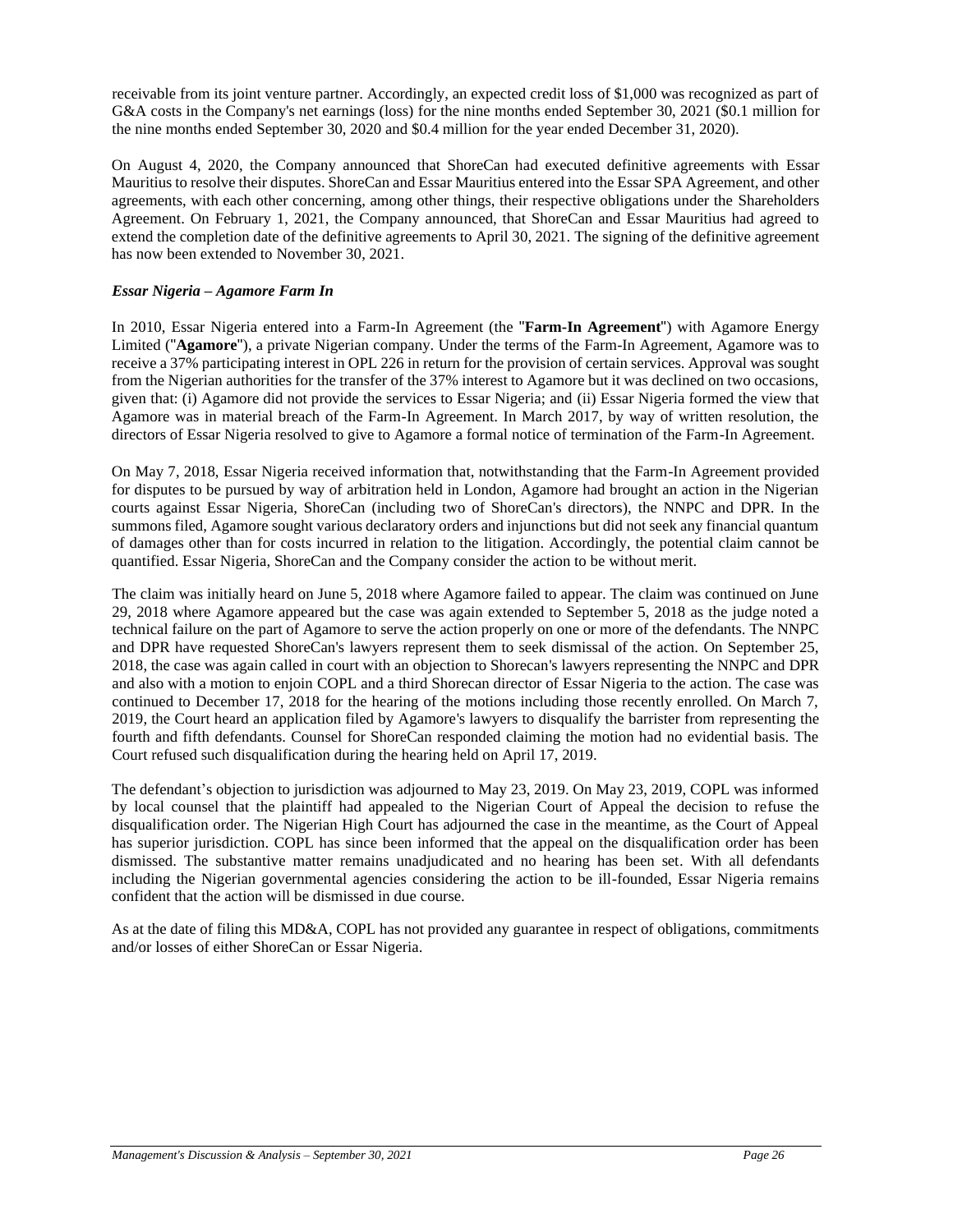# **LIQUIDITY AND CAPITAL RESOURCES**

As of September 30, 2021, the Company had a working capital of approximately \$6.4 million, cash and cash equivalents of \$11.5 million and shareholders' equity of \$29.2 million.

For the nine months ended September 30, 2021, the Company's cash used in operating activities amounted to \$10.6 million as compared to \$3.0 million for the corresponding period in 2020.

Cash provided by financing activities amounted to \$67.6 million for the nine months ended September 30, 2021 as compared to \$5.2 million for the corresponding period in 2020 and related mainly to proceeds from the Senior Credit Facility and proceeds from the issuance of Common Shares. The Company used these proceeds to finance the Atomic Group Acquisition, as well as its operating and capital expenditures and to cover the Company's ongoing G&A costs.

Cash used in investing activities amounted to \$46.9 million for the nine months ended September 30, 2021 as compared to \$0.1 for the corresponding period 2020 and related mainly to the Atomic Group Acquisition.

During the nine months ended September 30, 2021, the Company closed the Non-brokered Placing for gross proceeds of £8.9 million (\$12.1 million) and the Brokered Placing in the UK for gross proceeds of £13.3 million (\$18.7 million) for aggregate net proceeds of \$26.2 million (see *"Share Capital"*). Also, to fund the Atomic Group Acquisition, the Company drew a principal amount of \$45.0 million on its Senior Credit Facility (see *"Senior Credit Facility"*).

The Atomic Group is expected to provide future cash inflows from production activities for which exposure to commodity pricing risk is managed through risk management contracts until February 29, 2024 (see *"Commodity Derivative Assets"*).

# **ACCOUNTING PRONOUNCEMENTS**

#### *Critical Accounting Estimates*

The preparation of the financial statements in accordance with IFRS requires the Company to make estimates, assumptions and judgements in applying the Company's accounting policies and practices, which may have a significant impact on the financial results reported by the Company. Actual results could differ from estimated amounts, and those differences may be material. A comprehensive discussion of the Company's significant policies and critical accounting estimates is contained in the audited consolidated financial statements for the years ended December 31, 2020 and 2019. Also, refer to Note 3 of the Financial Statements for the critical accounting estimates used in preparation of these financial statements that include the accounting for the Atomic Group Acquisition, Senior Debt Facility and other fair value accounting concepts.

#### **OFF BALANCE SHEET**

The Company has not entered into any guarantees or off-balance sheet arrangements that have been excluded from these Financial Statements.

#### **SIGNIFICANT ACCOUNTING POLICIES**

The Company's Financial Statements should be read in conjunction with the Company's audited annual consolidated financial statements as at and for the years ended December 31, 2020 and 2019. These consolidated financial statements outline the Company's significant accounting policies in Note 3 thereto, which have been applied consistently in these Financial Statements except for the new accounting policies, indicated below. Additionally, updates to significant accounting policies applied in preparation of the Financial Statements following the Atomic Group Acquisition as well as the Company's critical accounting judgments and key sources of estimation uncertainty are also set out in Note 3 thereto.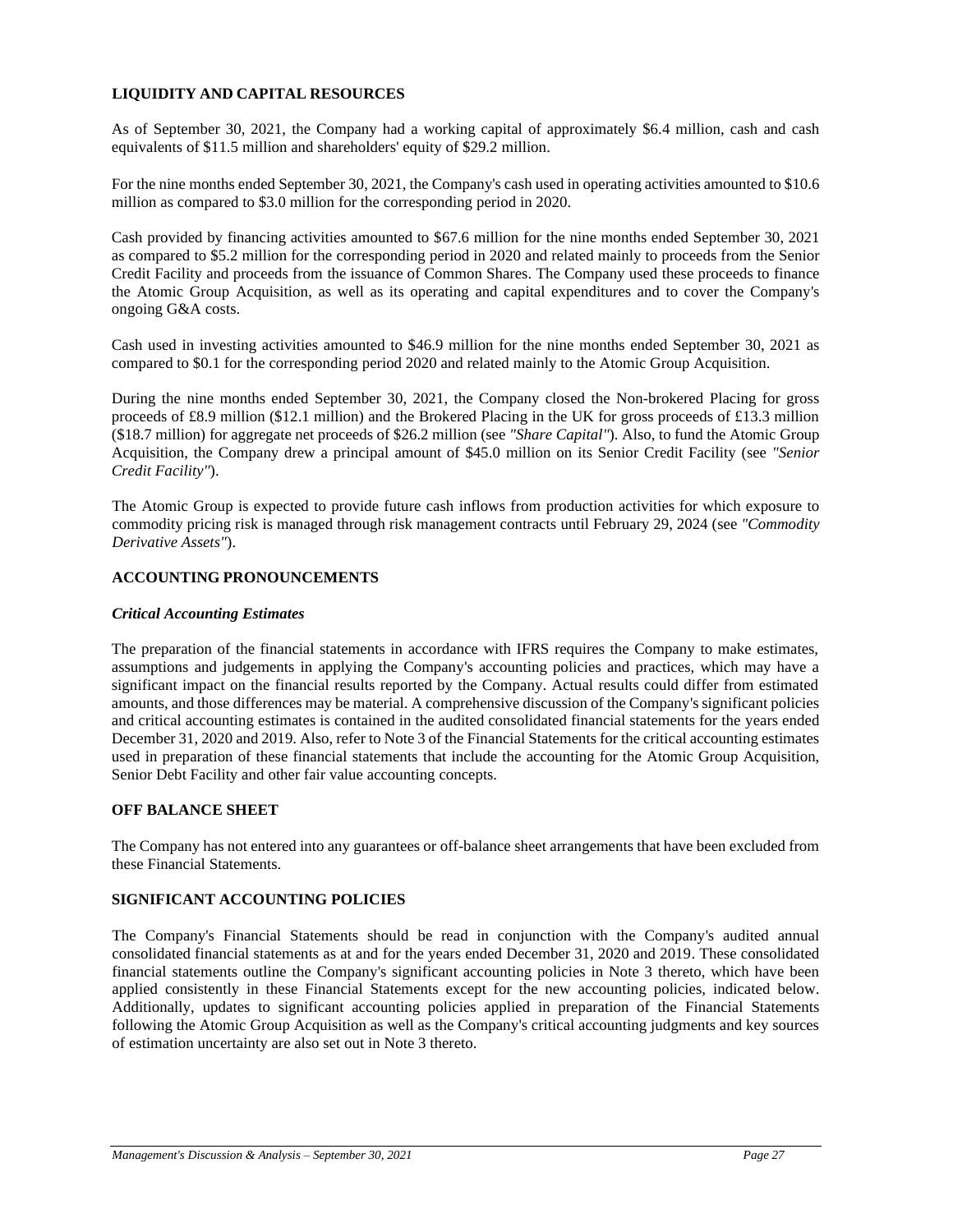## *New accounting standards adopted*

## *Interest Rate Benchmark Reform*

On January 1, 2021, the Company adopted Interest Rate Benchmark Reform ("**IBOR**") - Phase 2 which required amendments to IFRS 9 *"Financial Instruments"*, IAS 39 *"Financial Instruments: Recognition and Measurement"*, IFRS 7 *"Financial Instruments: Disclosures"*, and IFRS 16 *"Leases"*. The IBOR Phase 2 Amendments primarily relate to the modification of financial instruments, allowing for a practical expedient for modifications required by the reform. The practical expedient for modifications is accounted for by updating the effective interest rate without modification of the financial instrument and is subject to satisfying all qualifying criteria. There was not a material impact to the Company's financial statements.

## *Business Combinations*

On January 1, 2021, the Company adopted the amendments to IFRS 3 "*Business Combinations*" that clarified the definition of a business and included an election to use a concentration test. The concentration test provides for a simplified assessment of an acquisition transaction that results in an asset acquisition if substantially all of the fair value of the gross assets is concentrated in a single identifiable asset or a group of similar identifiable assets. If an election to use the concentration test is not made, or if the test failed, then the assessment focuses on the existence of a substantive process. An asset acquisition does not result in the recognition of goodwill, which can only be recognized as a result of acquiring a business. See *"Overview and Overall Performance"* section for the business combination completed during the nine months ended September 30, 2021. The concentration test was not elected.

#### *Leases*

On January 1, 2021, the Company adopted the amendments to IFRS 16 "Leases" that provides relief to lessees from applying IFRS 16 to lease modification accounting for rent concessions received as a direct consequence of the COVID-19 pandemic. There was no material impact on the Company's financial statements.

# **DISCLOSURE CONTROLS AND PROCEDURES**

The Company's Chief Executive Officer and Chief Financial Officer have designed disclosure controls and procedures ("**DC&P**"), or caused it to be designed under their supervision, to provide reasonable assurance that material information relating to the Company is made known to them by others, particularly during the period in which the annual filings are being prepared, and information required to be disclosed by the Company in its annual filings, interim filings or other reports filed or submitted by it under securities legislation is recorded, processed, summarized and reported within the time periods specified in securities legislation. Management of COPL, including the Chief Executive Officer and Chief Financial Officer evaluate the effectiveness of the Company's DC&P annually.

# **INTERNAL CONTROLS OVER FINANCIAL REPORTING**

The Company's Chief Executive Officer and Chief Financial Officer are responsible for establishing and maintaining internal control over financial reporting ("**ICFR**"). They have designed ICFR, or caused it to be designed under their supervision, to provide reasonable assurance regarding the reliability of financial reporting and the preparation of financial statements for external purposes in accordance with IFRS. The control framework used by the Company's officers was the Committee of Sponsoring Organizations of the Treadway Commission Framework in Internal Control – Integrated Framework (2013) to evaluate the design and effectiveness of the ICFR.

On March 16, 2021, the Company closed the Atomic Group Acquisition. As permitted by and in accordance with, National Instrument 52-109, "*Certification of Disclosure in Issuers' Annual and Interim Filings*", Management has limited the scope and design of DC&P and ICFR to exclude the controls, policies and procedures in respect of the Atomic Group acquired. Such scope limitation is primarily due to the time required for management to assess the DC&P and ICFR relating to the Atomic Group in a manner consistent with its overall financial reporting and operations as a reporting issuer. Further assessment and integration will take place through the year as processes and systems are aligned.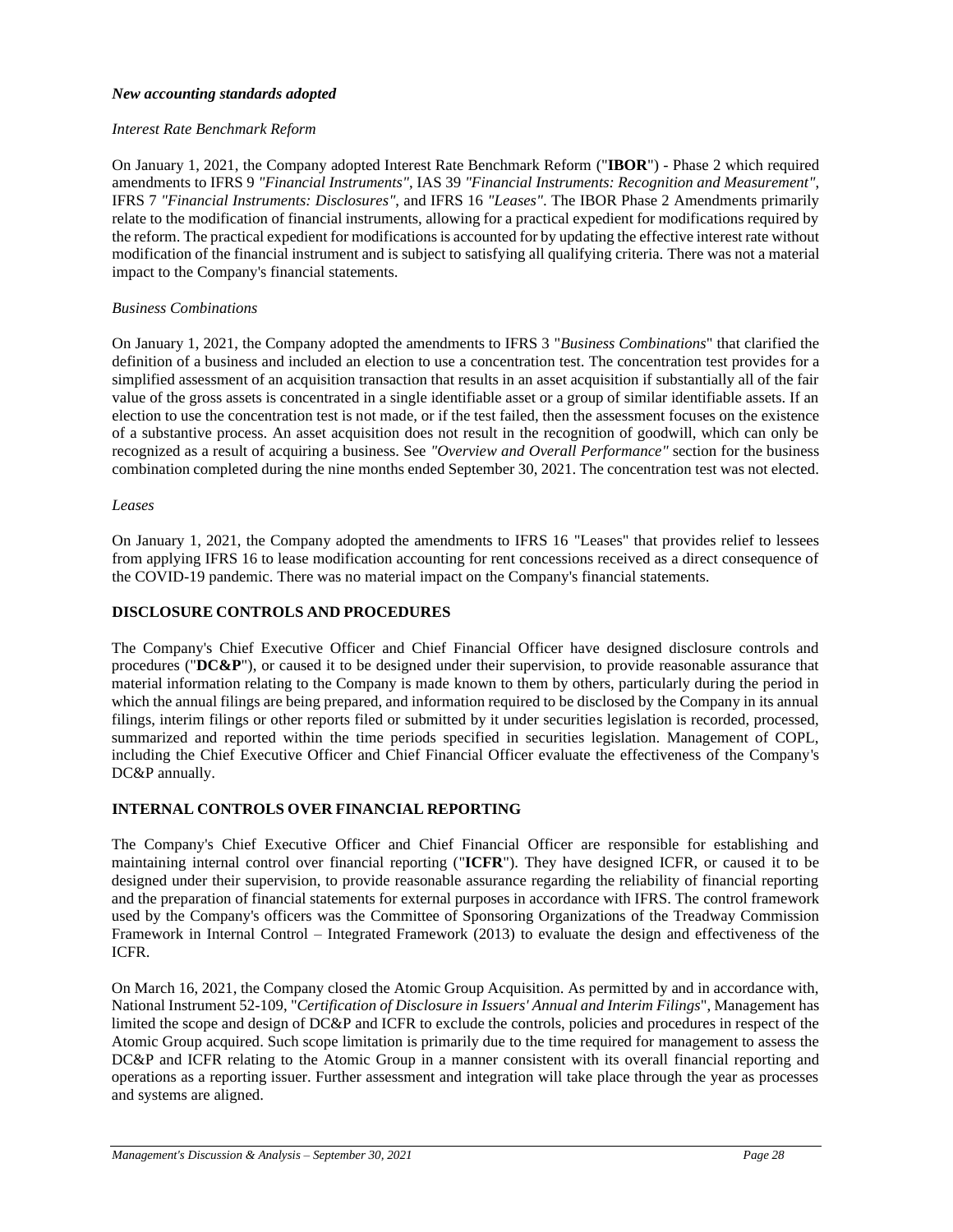Considering the scope limitation, no material changes in the Company's ICFR were identified during nine months ended September 30, 2021, that have materially affected, or are reasonably likely to materially affect the Company's ICFR. Management will continue to periodically evaluate the Company's DC&P and ICFR and will make any modifications from time to time as deemed necessary.

It should be noted that an internal control system, no matter how well designed, have inherent limitations. Therefore those control systems determined to be effective can provide only reasonable assurance with respect to financial statement preparation and presentation. Also, projections of any evaluation of effectiveness to future periods are subject to the risk that controls may become inadequate because of changes in conditions, or that the degree of compliance with the policies or procedures may deteriorate. In reaching a reasonable level of assurance, management necessarily is required to apply its judgment in evaluating the cost/benefit relationship of possible controls and procedures.